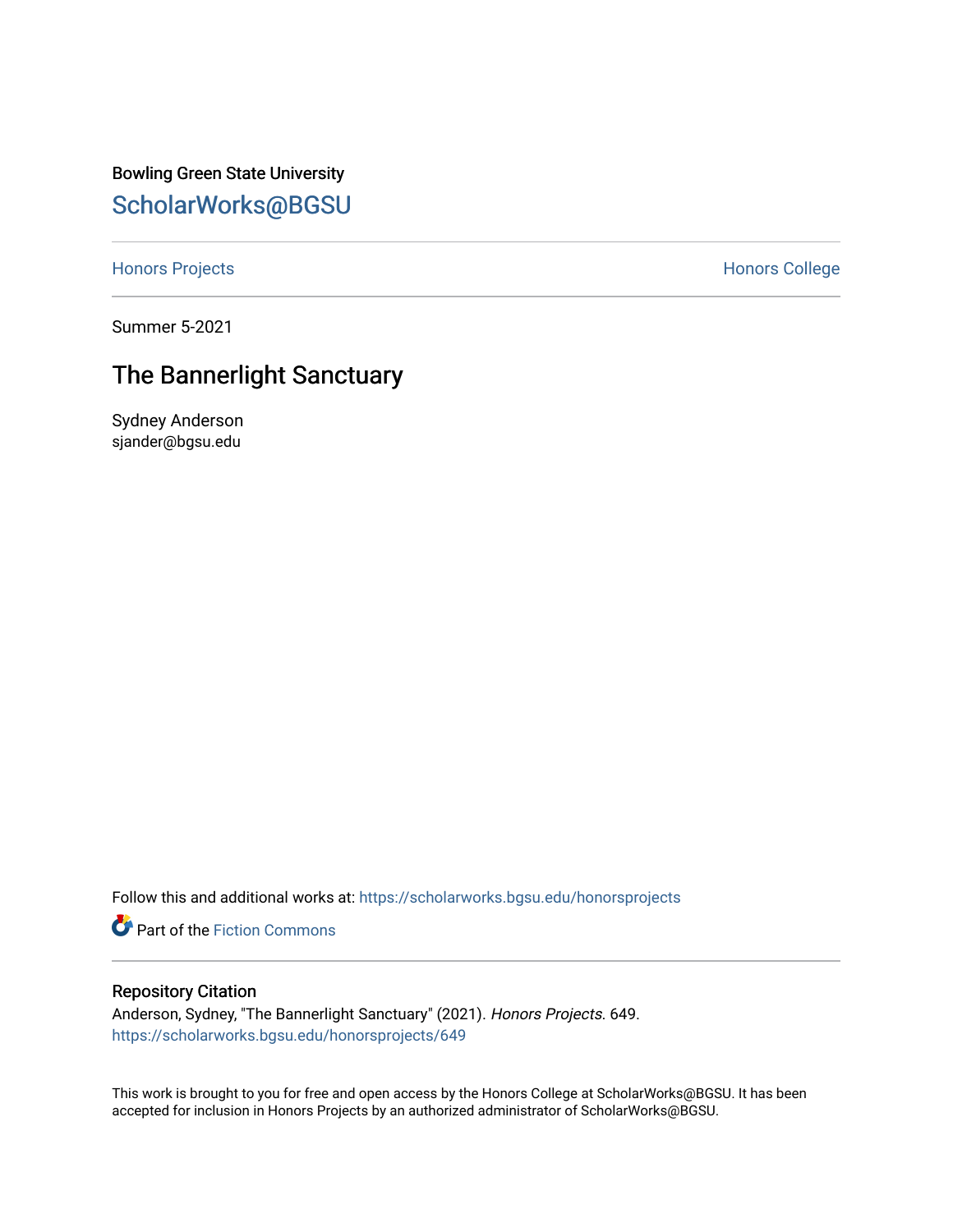#### **Prologue**

Layla Winterbourne, the lady of a High Noble family, is attending a Voskarian coronation ceremony where the two kings of Voskar will decide which of their three sons will ascend the throne after their retirement. She prepares her young son, Sphene, an illegitimate child that has strange, non-human traits (fox ears and a fox tail), for the event. On the way to the event, they meet Roan, Anatase, and Ruby Winterbourne who have been waiting in a carriage for them. Roan is Layla's husband; he has been very distant from her in the years following Sphene's birth, but Layla hopes their youngest daughter, Ruby, will bring their family back together. Anatase is the oldest of their children, and he entertains Sphene on the carriage ride to the castle.

Before the coronation, Layla notices one of the other High Noble families, the Silverways, aren't present amongst the guests. They all wait for a while before the lord of the Silverway house, Deacan, bursts into the chamber wielding strange magic. He demands the king's give the rule of Voskar to him instead of their sons and summons a red dragon to smash through the entrance hall and into the coronation chamber. The kings refuse his demands, and Deacan commands the dragon to kill them before he seemingly loses control of it, and it begins to wreak havoc on the palace. Layla is able to escape with Sphene, though she loses her husband and two other children in the fray.

As she escapes the castle grounds, the dragon moves to attack the city proper. Layla and Sphene run by a horde of armed warriors, all screaming about usurping the throne for the kings' youngest son, before Layla runs to the east of the city where she hopes to escape the walls through the sewers. She's cut off by Deacan, who is also in the midst of escape. He's injured and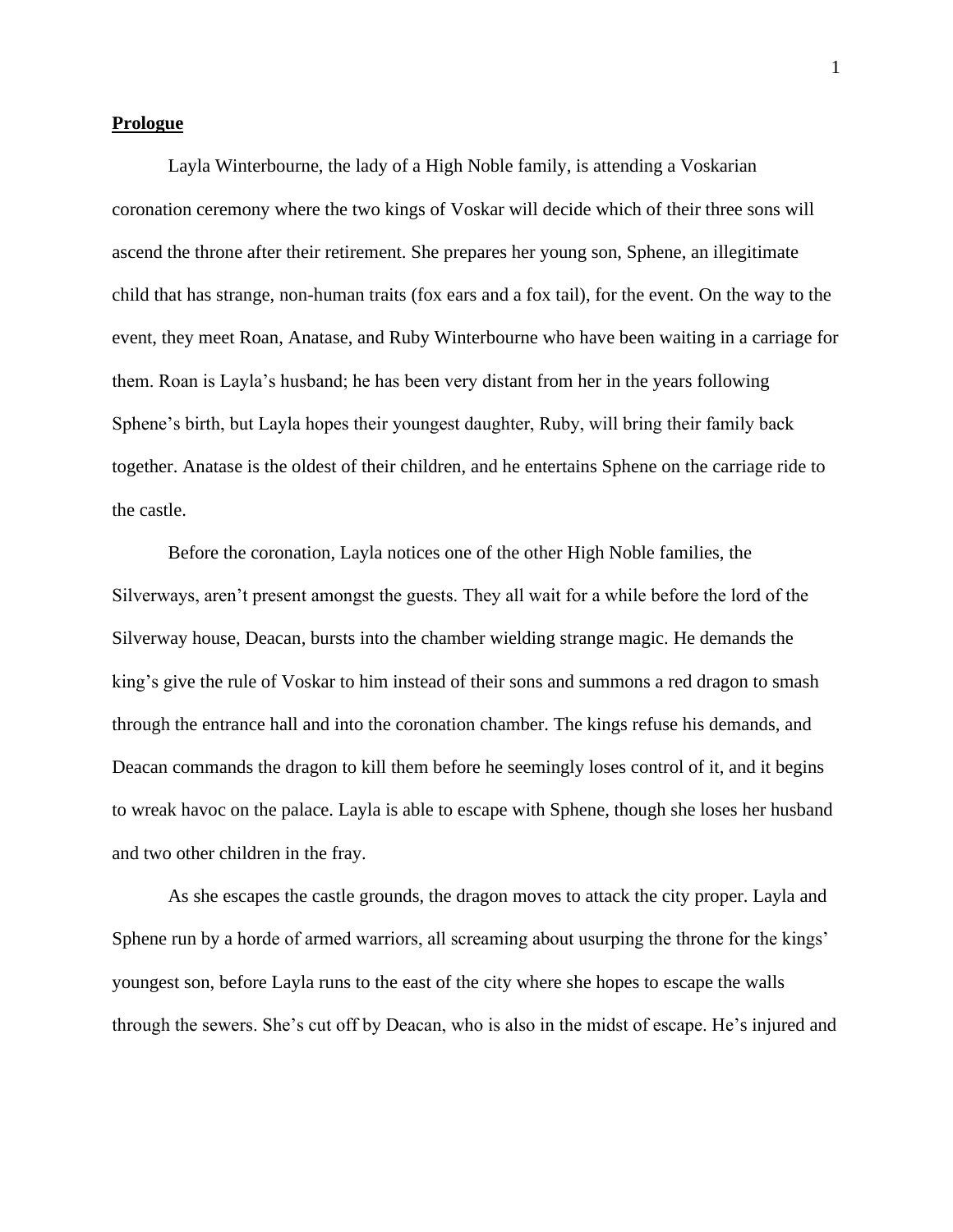seems manic, and Layla begs him to let her and her son go, but she fails to negotiate with him. She's able to throw Sphene safely into the river before she's killed.

#### **Chapter 1**

Twenty years after the events of the prologue in Carcal City, Atrea to the south, Sif Linsakt is drunk and walking home when he's accosted by a shadowy figure with a face wrapped in bandages. He manages to escape his initial capture, but is caught when he runs home, leading three of the mysterious figures to knock him out cold on the floor of his apartment.

Enrel is visiting the office of the Premier of the Bannerlight Sanctuary, a peacemaking organization that helps Voskarian refugees acclimate to Atrean life. Many Voskarians escaped their homeland, driven south by the civil war that ensued after Deacan Silverway defected and killed the kings before they could announce which son would take over ruling the country. Enrel has been asked to act as a bodyguard to the organization's ambassador, but she wants to decline the offer due to some event in her past that has lowered her confidence in her skills as a protector.

She makes it to the office with her black panther companion, Jox, who is a familiar belonging to her parents. He shares a psychic bond with them and has an extended life, and Enrel has more or less been raised with him as her third parent. Upon entering, Enrel is greeted by the Bannerlight Premier, who offers her tea. While he makes it, they chat about the events surrounding Enrel's potential hire—she saved the Premier from a swarm beast attack four days ago—and she slips that she used to be a member of the militia in her hometown of Alra, to which the Premier gloats about having read her correctly. He then goes on to explain a few aspects of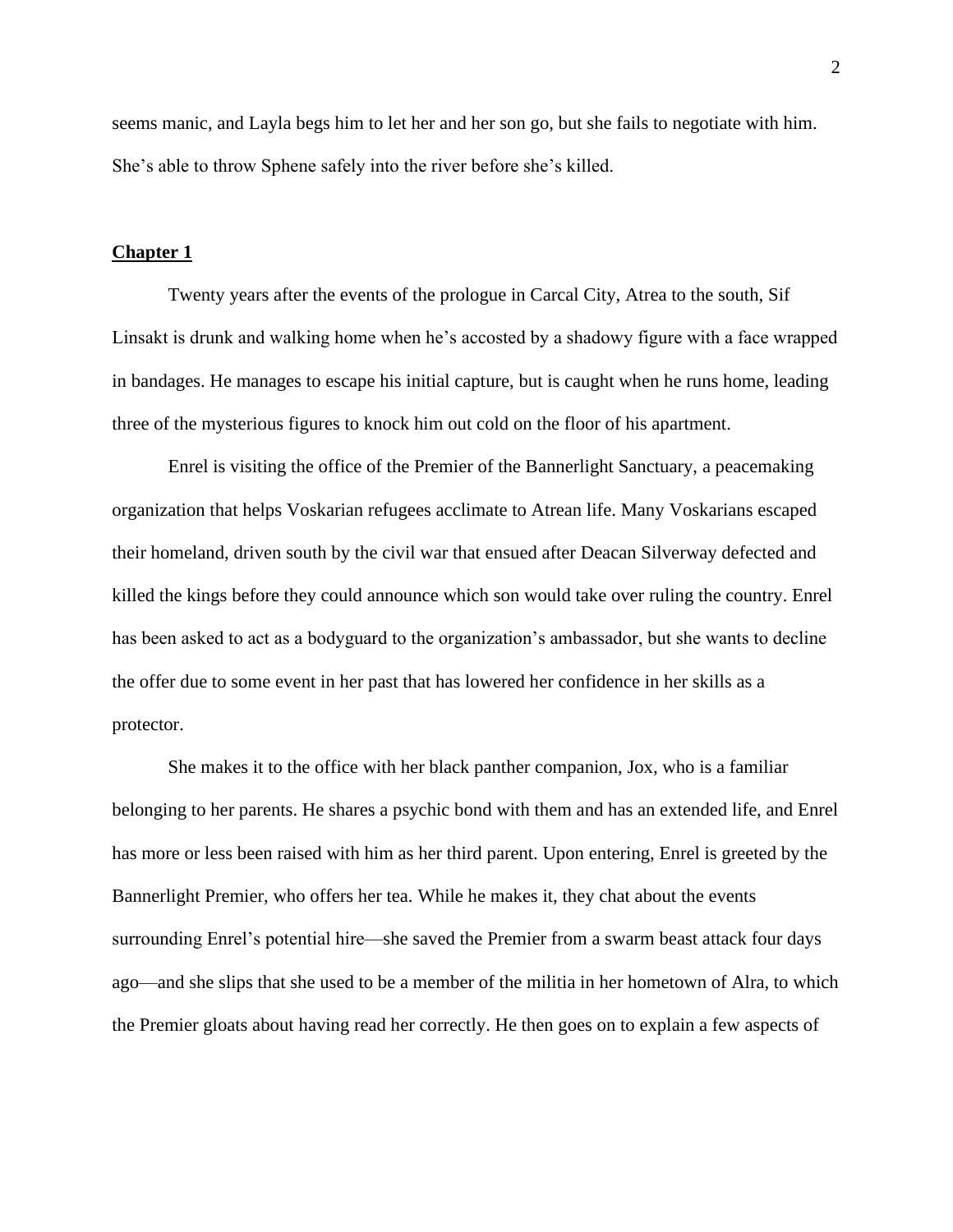the job, but just as Enrel is about to decline, they are interrupted by the ambassador, Eola, entering the room.

With the added presence, Enrel feels more pressure to accept, and Eola offers to show Enrel around the upcoming Autumn Equinox Festival, which the Premier explains is a yearly event put on by the city to foster community. Enrel struggles for a moment with herself before finally signing on to the job against her own better judgement.

The perspective switches to Lumiseth as he's entering the city on a caravan train with Adwynn, who's name he hasn't bothered to remember. They see the city from the outside, its huge pyramids within the walls, the massive forest to the west of it, and the catacombs to the north.

They then enter the city, and they get off the caravan to go register themselves as guests at the city's Administration Building. The room they're directed to has a huge machine in it, and the person manning the counter explains that it's keeping track of the city's used resources with magic. Lumiseth receives a key-shaped object to register his own resource consumption to the thing, is given some papers explaining the temporary work he has to do here on behalf of his Church, and is sent to the Inn where he's meant to stay, leaving Adwynn behind as quickly as he can manage.

The perspective switches to Howler. The day is over, and they're breaking into the Administration Building to look into the Citizen Archives. It isn't a difficult task since they're an expert thief. They begin searching for foreigners who arrived in Carcal fifteen to twenty years ago, and when they find their information, they jot it down in a journal of theirs. They reminisce about how they're searching for revenge before leaving the building with their catch.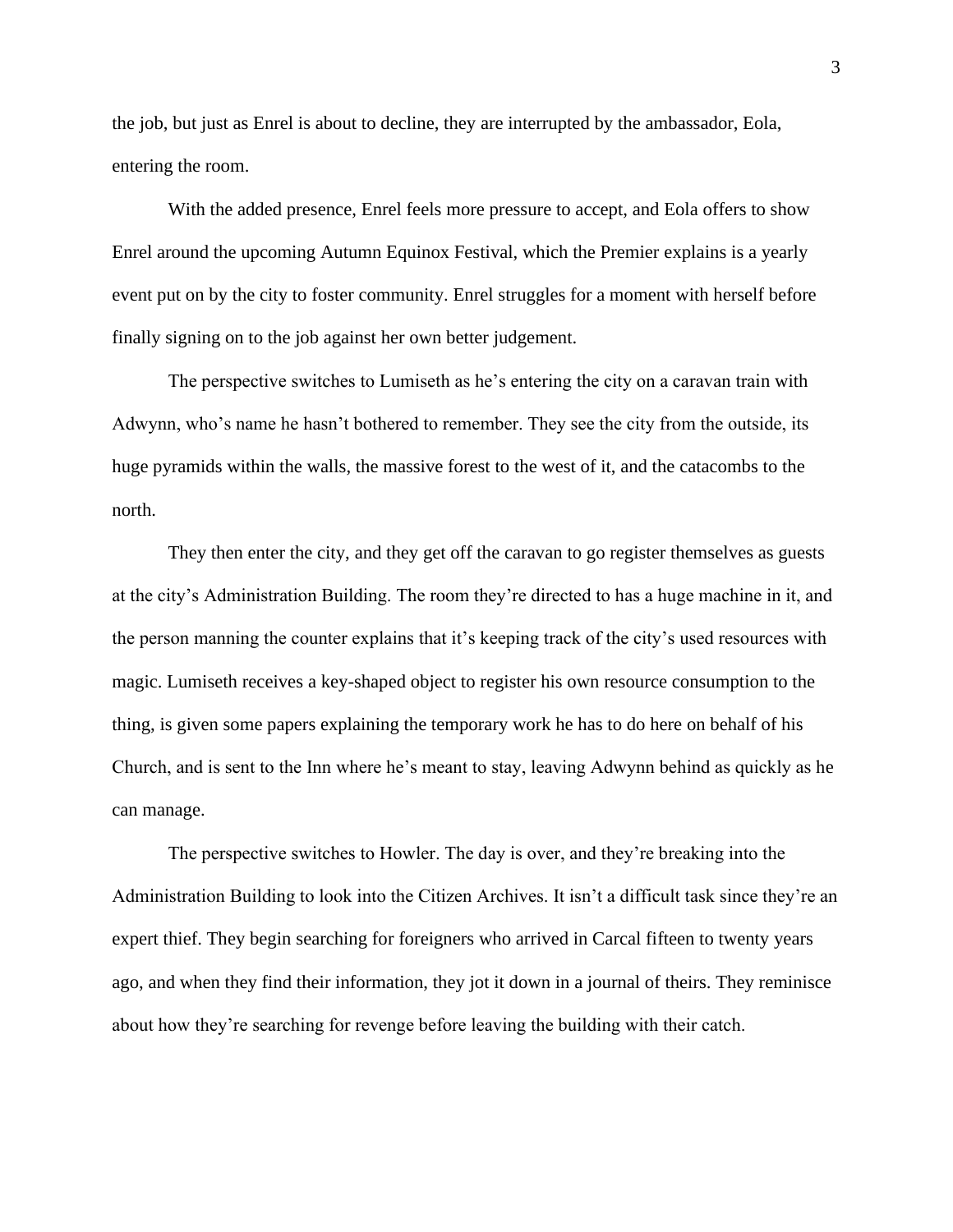## **Chapter 2**

Adwynn wakes up the next day and performs a short morning ritual: meditating in the bath and moving on to breakfast before she takes on her task. She's on a quest from the Candlelight Library to hunt down a stolen tome from their archives, something very dangerous. Due to security reasons, Adwynn isn't allowed to know many details about it, and the quest is going to be more difficult without them. Regardless, she's ready to confront the challenge, and decides to begin by asking around about wizards in the area. She's directed to a biomancer by the name of Telin, and on her way to his apartment, decides to take out her arcane energy detector to scan the area for anything weird. She notices that there are traces of necromancy, which scares her; necromancy is a banned division of magic. She walks on, suddenly unsure of the task at hand.

The perspective shifts to Lumiseth as he works his first day at one of Carcal's medical halls. He's filled with indignant rage at not immediately being promoted to a healing position; he's a cleric with powerful healing magic, yet he's been delegated to very basic errand work. Lumiseth is also frustrated about why he was sent to Carcal in the first place: to track down and stop some ancient evil that's prophesized to be arising in the area. The Council of Solars, a group of high priests of Lumiseth's religion back home, have sent him here with few instructions beyond what the prophecy said, and he's mad that he doesn't understand the problem any better.

His thoughts are interrupted by an elven woman striding into the building. She rushes off to the intensive injury bay, and Lumiseth becomes enraged that the public is so worried about their loved ones in need of healing, yet he's prohibited from being allowed to help. He takes off after her, determined to heal whoever she's looking for himself.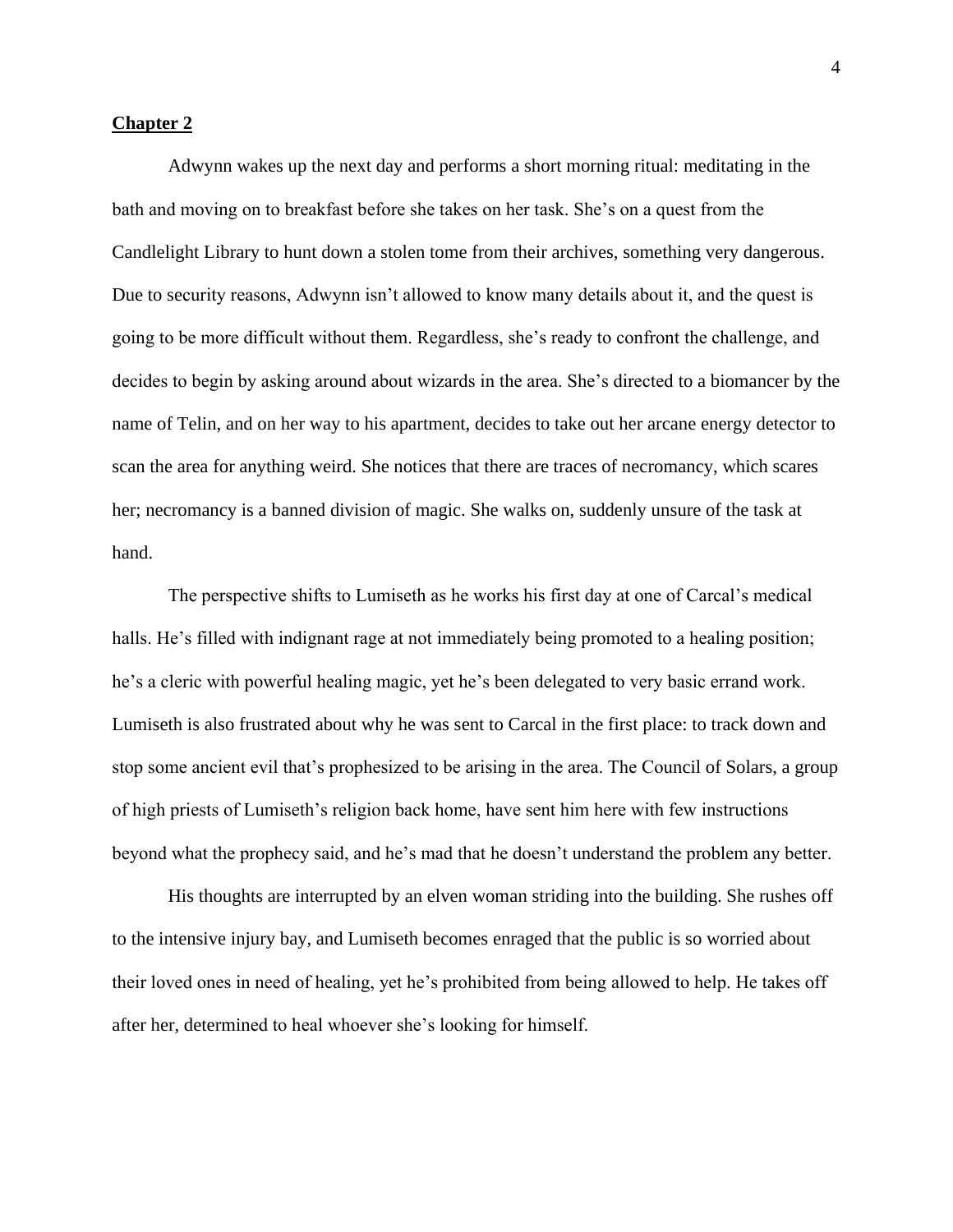When he catches up to her, he introduces himself, and discovers that the person she's looking for, Sif Linsakt, isn't in the bay. They go looking for him in the sick ward, but he's not there either. Lumiseth thinks that a strange, missing person could be a clue to his quest, so he offers to look at his apartment to see if he's fallen ill there, and the woman agrees and takes him with her. On the way, Lumiseth devises a plan to trick her into leaving so he can investigate alone, and when they arrive at the apartment, he pretends as if he's left his healing supplies behind and sends her back to get them.

Now alone, Lumiseth unlocks the door to the apartment with holy magic and walks in to find a bloody mess. There was clearly a struggle on the floor, but Lumiseth doesn't yet know what to make of it. He decides to keep it hidden from the woman so he can investigate on his own; if she found out, she could tell the local authorities, and they could bar him from becoming involved, which would be unfortunate for his quest.

When the woman comes back, he tells her that Sif is inside, but very ill with a contagious disease. She asks questions about when he'll be better, but he's able to deflect them well enough to get her to leave the apartment alone, and Lumiseth resolves to solve this mystery quickly.

The perspective shifts back to Adwynn, who is still hunting after Telin. She's able to locate his apartment and joins him and his family for lunch before discussing her quest with him, asking if he knows any suspicious wizards or magically inclined people who might find use for the tome she's searching for. He doesn't know anything, but tells her to search the Administration Building for more information, so she leaves. On her way there, he catches up to her and explains that she'll need a citizen's Resource Key to get in, and that he's willing to sneak her in with his so long as she's quick. They move off to the city center together.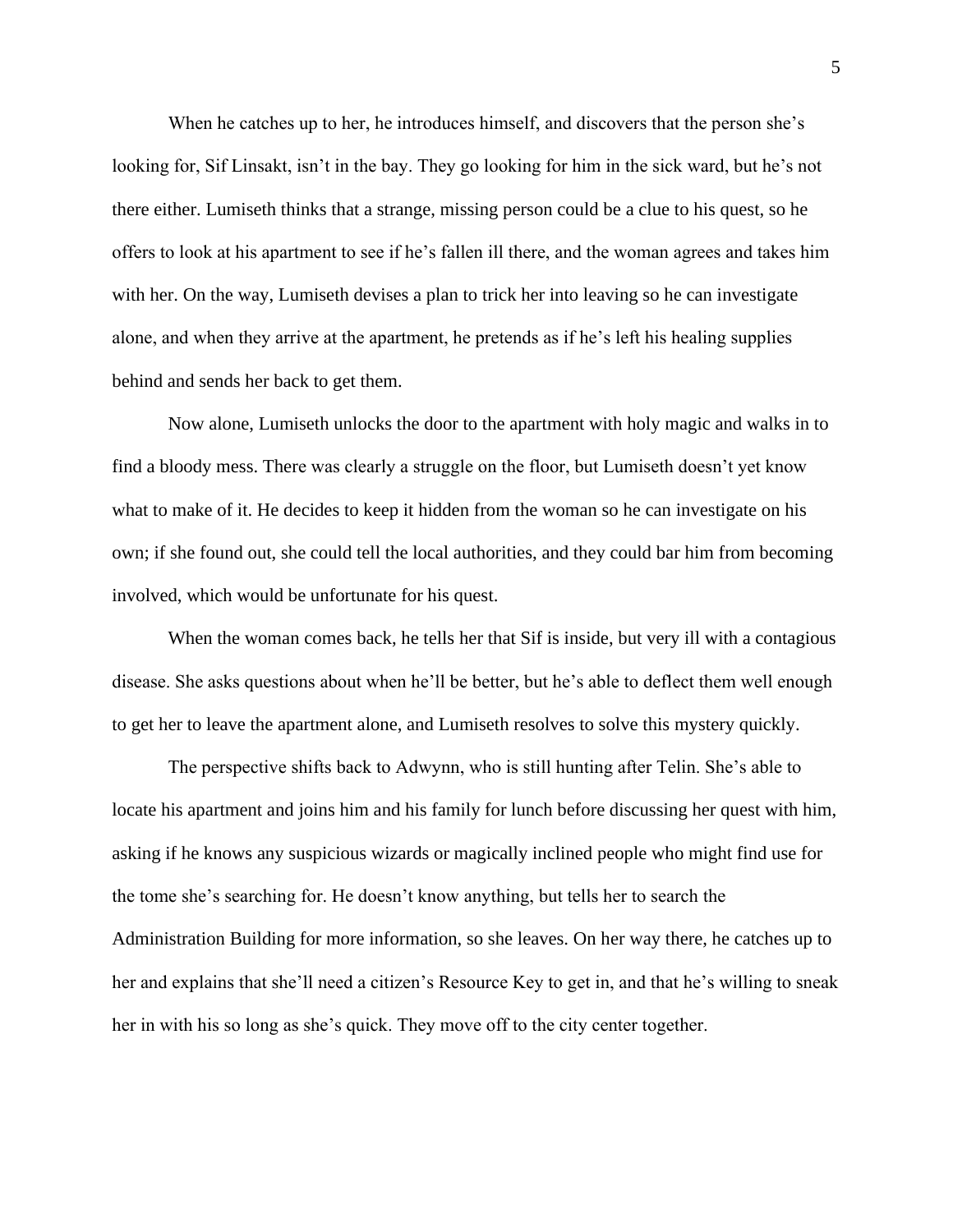The perspective switches to Howler, who is examining a crystal amulet on a rooftop. Their old family of thieves, the Double Edged, stole it as their last job, and now Howler has it and is here to hunt down the person who ordered them to steal it. Howler suspects they're a noble or a merchant from Voskar who was driven south to escape the chaos of the recently ended civil war, because anyone who had the funds to commission their group wouldn't be native Atrean since Atrea is a land without currency. Telin is Voskarian, so he's at the top of Howler's list of suspects, most likely responsible for their family falling apart after the stealing of the amulet. They see Adwynn leave his apartment, and then see him run off after her, and they decide to follow the two of them to wherever they're headed.

#### **Chapter 3**

Adwynn has been in the Citizen Archives for a while, digging for wizards who might be the thief she's looking for. She suspects Telin as a possible suspect because he fits her criteria of "skilled wizard," and he also popped up in her search alongside another suspicious character, Rikee. He's an alchemist who lives in the city and has caused trouble with the citizens, but nothing dangerous; he just doesn't abide by their rules. Adwynn decides to investigate both of them.

She then hears chatter outside the door to the archives, and quickly hides herself as it opens and Lumiseth enters the room. He walks in to begin his research, and Adwynn is able to see that he's looking for someone named Sif before he notices her. They get into a brief argument before Adwynn convinces him to tell her why he's here, and she learns that he's looking into a suspicious person he noticed earlier. She then tells him that she's looking for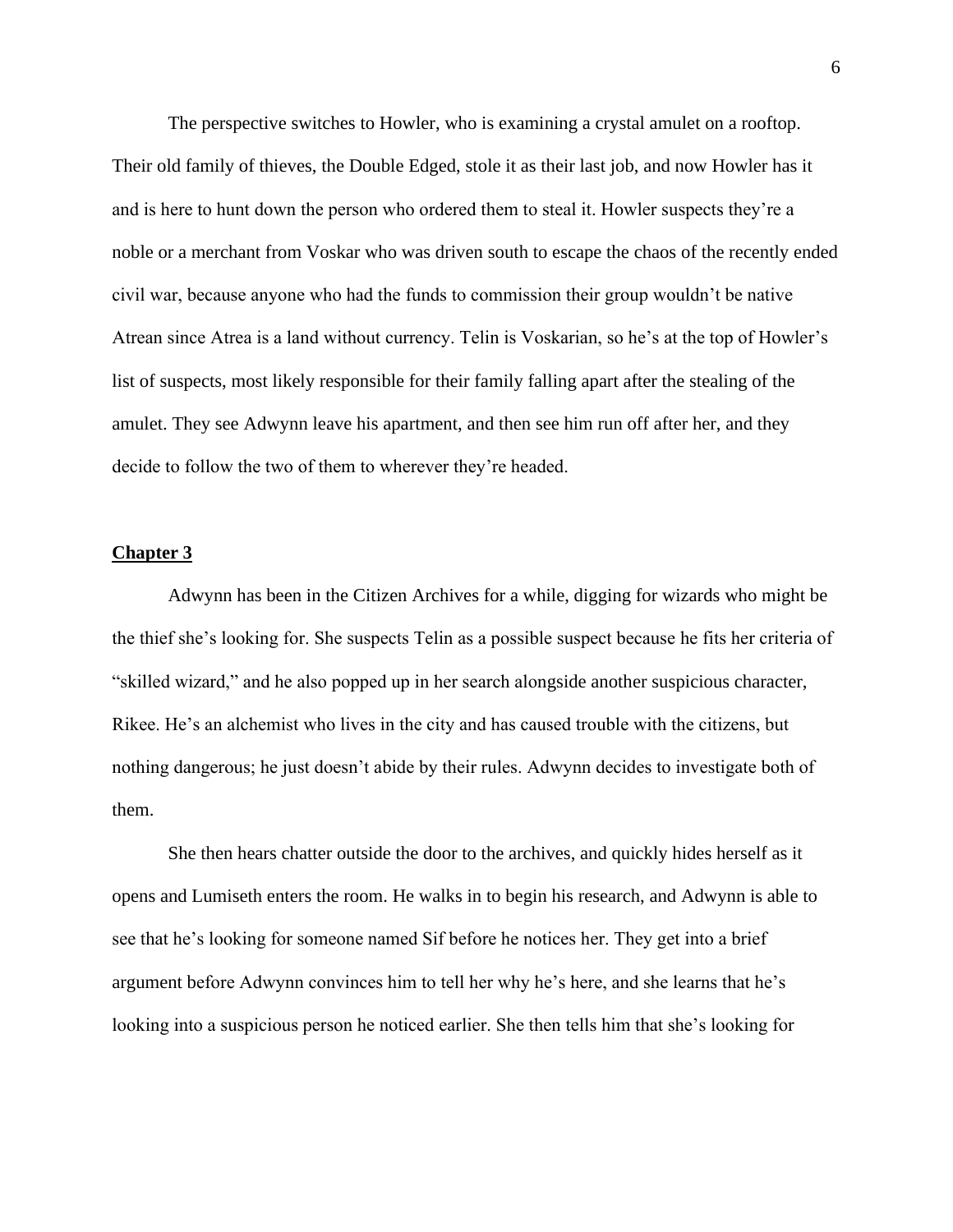suspicious people too, and that they might benefit from sharing more information with one another. Lumiseth caves in and agrees to speak with her.

The perspective switches back to Howler, who has been waiting outside the Administration Building for Adwynn. They initially wanted to follow Telin as he left, but decided to stay to see if they could find out what Adwynn was doing in the Archives since that information might give them a better clue about what was going on with Telin. After a moment, they watch Adwynn come out with Lumiseth, and Howler gets close enough to hear what they're saying. They're discussing some strange happenings with necromancy surrounding a person named Sif, and they agree to meet up the next morning at the West Inn Canteen, where Adwynn is staying, for breakfast and research. Howler is intrigued by this—they know about necromancy thanks to a wizard who was in the Double Edged—so they follow Adwynn back to the West Inn Canteen to make note of which room she's staying in for later.

The perspective switches to Enrel, who has been holed up in her apartment since her meeting with the Bannerlight Premier. She's nauseous since her anxiety has been keeping her from eating, and she's been trying to sleep all day to get over it. Now, she's leaning at her window, waiting for Jox to come home from his nightly prowl, overthinking her new position as Eola's bodyguard. She then notices movement in the streets below.

A cloaked figure is darting around in the shadows, following a group of drunk people. Enrel runs to grab her sword to help, but she stops for a moment, worried that her actions might get someone hurt. She concludes that, regardless of her feelings on the matter, there isn't anyone else around to help, so she has no choice but to rush to action, and she grabs a sword and runs off after them without shoes or armor.

7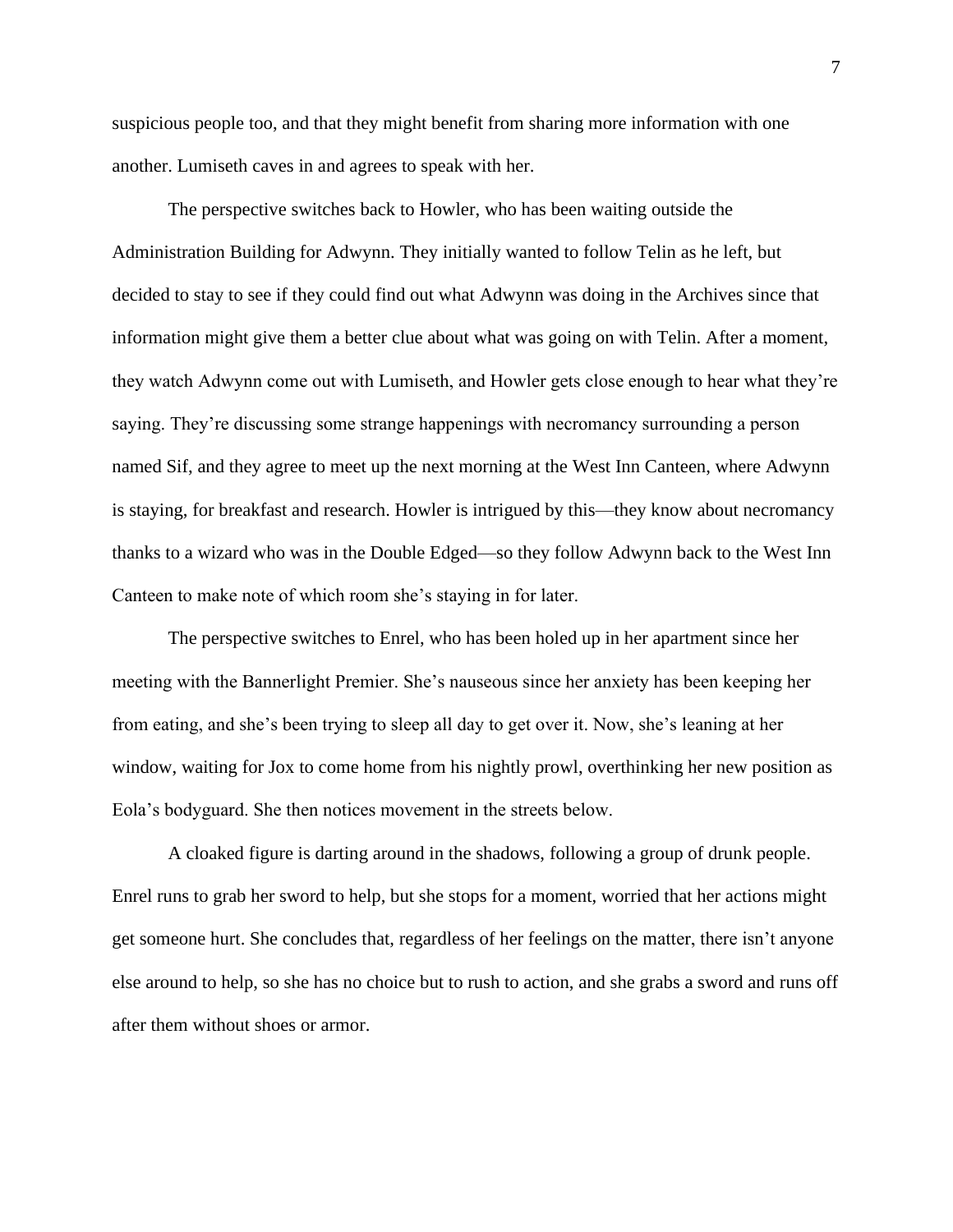After a moment, she's able to catch up to them as they stalk a lone drunk who's broken off from the larger group. The figure turns upon hearing her approach, and after a moment, draws a long knife and attacks her. The scene changes then as a memory weaves into the action, and as she loses the fight against the figure, she recalls her mistake in the militia. A chimera attacked her hometown of Alra. Enrel attempted to save a group of people from being eaten by it, but she made a mistake in getting them out of the corner they were backed into, and one of them died as a result of what she did. When the flashback ends, Enrel is on the ground, about to be killed by the mysterious figure. But, through her own self-hatred, she decides that dying isn't going to keep anyone safe from this thing, and at the last second, she slashes out at the figure and discovers that it's an undead creature.

Enrel has a special relationship with undead. Her parents fought them in Suki G'taa as members of the Billowing Order, and their heroism against them was what inspired Enrel to pursue monster hunting in the first place. Upon discovering that this figure is undead, a new fire lights inside of her, and she becomes determined to kill it and restore her honor and standing with her parents.

Enrel fights back harder now, and gets the better of the thing. Just as she's about to finish it off, though, it slips from her grasp and starts running away. She chases it to the River of Divines in the west district of the city where it jumps into the water and escapes her. Enrel decides that it would be better for her to retire for the night, and she leaves to go find medical attention for the wounds she's sustained in the fight.

## **Chapter 4**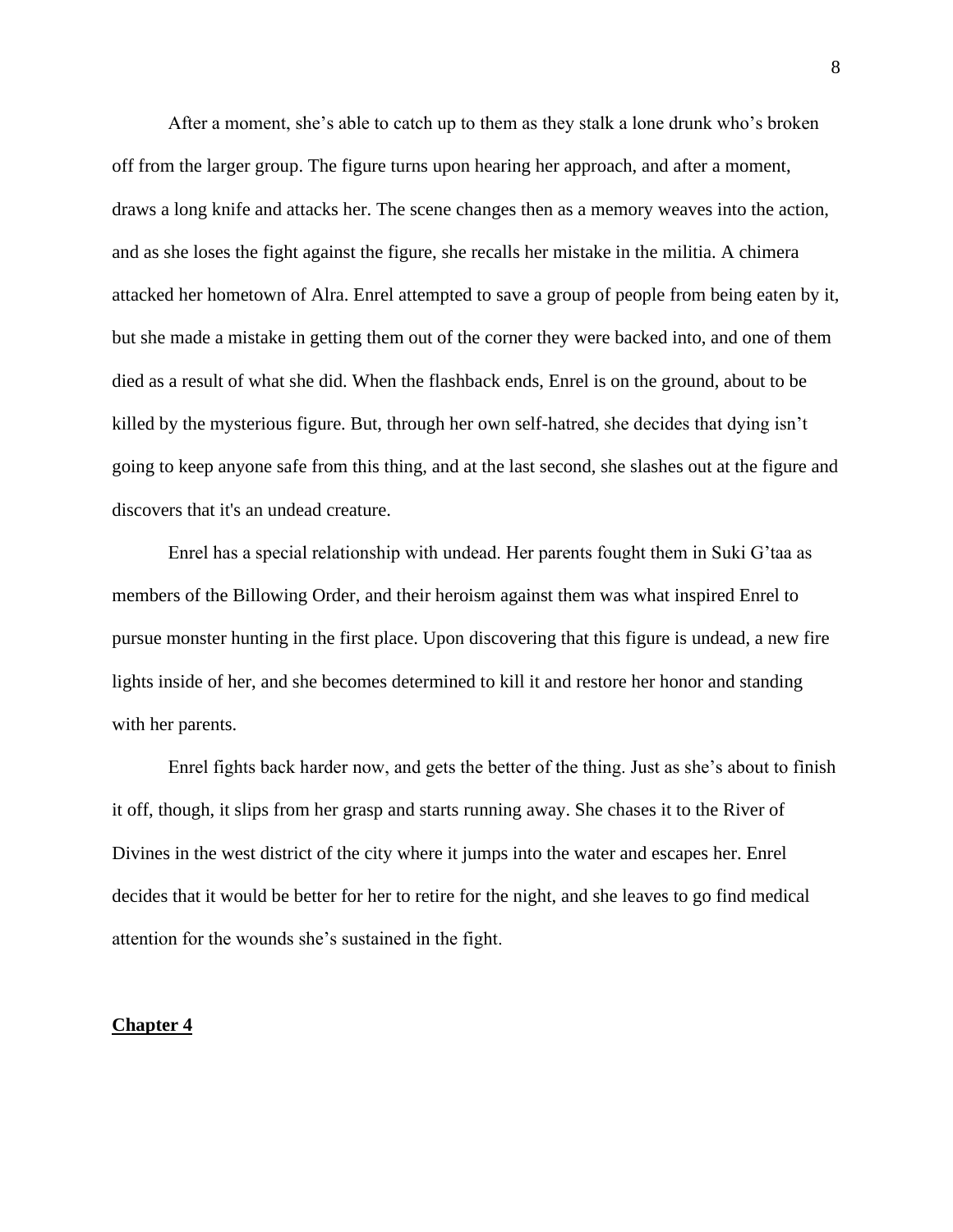Enrel enters the central medical hall, but hesitates at the idea of seeking out a healer. She knows if she goes to one, they would find out why she was injured, and the militia would take over handling the undead issue, leaving her to return to her new normal life in Carcal City; she wouldn't be able to help them stop it. On one hand, she wants this—she's supposed to be avoiding militia-type work as a self-imposed punishment—but on the other, she wants to help. The opportunity to make her parents proud of her again is still a distinct possibility that could come from solving this mystery. From experience, she figures the militia will probably search out the creature and kill it without looking further into why or how it got here; they operate more defensively than actively going out in search of trouble. Enrel decides to take on the task herself, at least for now.

She ends up stealing a jar of healing salve from the medical hall's storage since she can't get direct help, and she takes it back to her apartment where she finds a worried Jox waiting for her. After calming him down and wrapping her wounds, she's finally struck with a pang of hunger, and she snacks on some loose fruit she has laying around before passing out in bed.

Enrel wakes up and decides to do some research into the undead so she can get a better idea of how to approach the situation. She heads to the Administration Building to find Eola, who she hopes will know something about where to find that sort of information. They meet, and Eola directs Enrel to a family friend of hers, Ty Nioh, who is a bit of an undead aficionado. She treks upstairs to his office, since he works in Carcal as an administrative priest, and finds him there, where she's able to ask some questions.

Ty Nioh suggests that there might be a necromancer somewhere nearby after hearing the details of Enrel's night. Undead are exclusive to Suki G'taa since they come from the Brispawa—the dark forest—but a necromancer could create undead virtually anywhere so long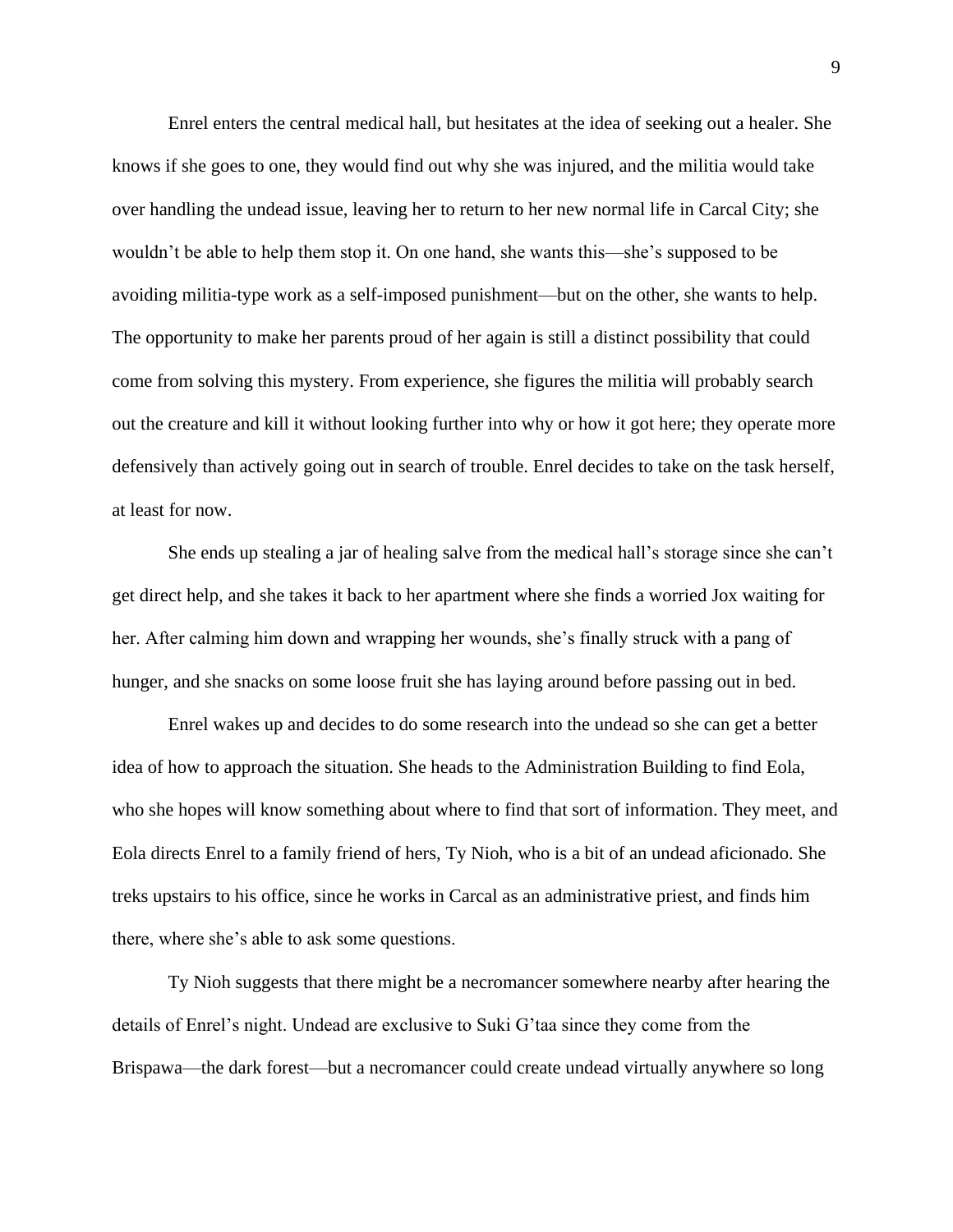as they had bodies to work with. He instructs Enrel to keep the undead business a secret so he can research, citing the same assumption about the militia that she had worried about earlier, and asks her to retrieve a biological sample from the one she fought the night prior so he can get more in-depth with his study. Enrel agrees, and leaves to plan at home.

The perspective shifts to Lumiseth where he and Adwynn are entering Sif's apartment. He's annoyed by her attitude, and once she concludes that there was necromancy performed in the area, they split up and search the apartment for clues. Adwynn tries to change the subject of their investigation, saying that they should look into Rikee first before spending a ton of time in the apartment looking for things, but Lumiseth shoots her down, and they follow his plan.

The perspective shifts to Adwynn after she's spent some time looking in the apartment. Lumiseth has gone off to check with Sif's neighbors about any loud noises they might've heard, so she's alone for the time being. Adwynn regrets allying with Lumiseth now after his outburst; she's ashamed to have been so persistently friendly towards him when he'd been so obviously disenchanted with her from day one on the caravan.

She takes a break to grab a snack, and her thoughts wander to her magic focus, a collapsible staff she's named "Pegasus" for the decorative wings on its head. It was her fathers before he was killed when she was just a baby, and she's had it ever since she picked up magic as a teenager. She uses it to peel a mango, and then reminisces about how she's glad she has her job with the Library so she wouldn't have to go home and confront her old friends.

Lumiseth returns to the apartment with news that there was a scuffle heard a few nights ago, but none of Sif's neighbors checked it out any further than that. He suggests they look into Rikee now since they've found nothing in the apartment of much use, and the two head out to the River of Divines, where the Citizen Archives said he lives.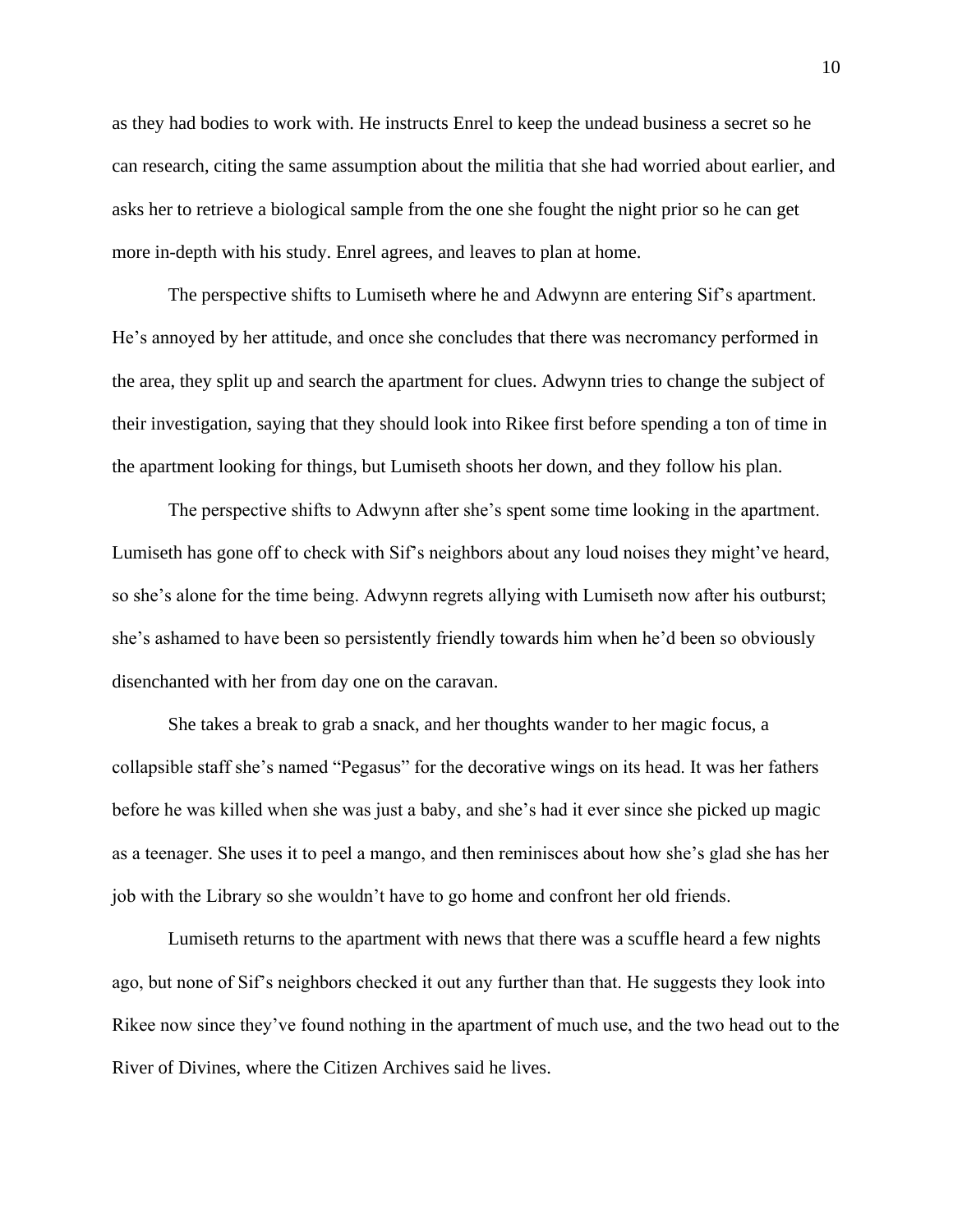At river-level, they find a door placed into the canal wall, and after a moment of knocking to no response, Adwynn pushes it open and enters a messy shop, where the dwarf Rikee sits behind a counter. They ask him a few questions about the missing tome and the disappearance, to which Rikee is suspicious and hostile, and Adwynn figures that—along with some strange potion ingredients she sees in his stores—is enough to begin interrogating him for information. She doesn't get far into it before Lumiseth stops her, and they have an argument about whether or not Rikee is the criminal. Lumiseth ends up locking her limbs with magic and forcibly dragging her from the store.

Outside, he chides her for her behavior and argues about how she was wrong that Rikee was the suspect, citing that if he really *were* running around kidnapping people for evil experiments, his home would have evidence to suggest that, but when they were in there, there was nothing to indicate violence had happened on the premises. Adwynn loses confidence in herself as he speaks, and charges off once he's done arguing with her, returning to her room at the West Inn Canteen to be alone.

The perspective switches to Howler, who is wandering the city looking for Sif. Since they overheard Adwynn talking about him, they thought it would be best to look into him themself so they know what she knows, and they find their way to his apartment and crawl in through a window. Upon approaching the blood smears on the floor, Howler's amulet starts growing warm and begins to glow red. They wander around the apartment, testing why that could be, and discover that the closer they are to the blood, the warmer and brighter the amulet gets. This is confusing to them, since such a simple function contrasts the sizable sum of gold their family was paid to retrieve it. They think about this for a moment, but they're interrupted by someone approaching from the outside.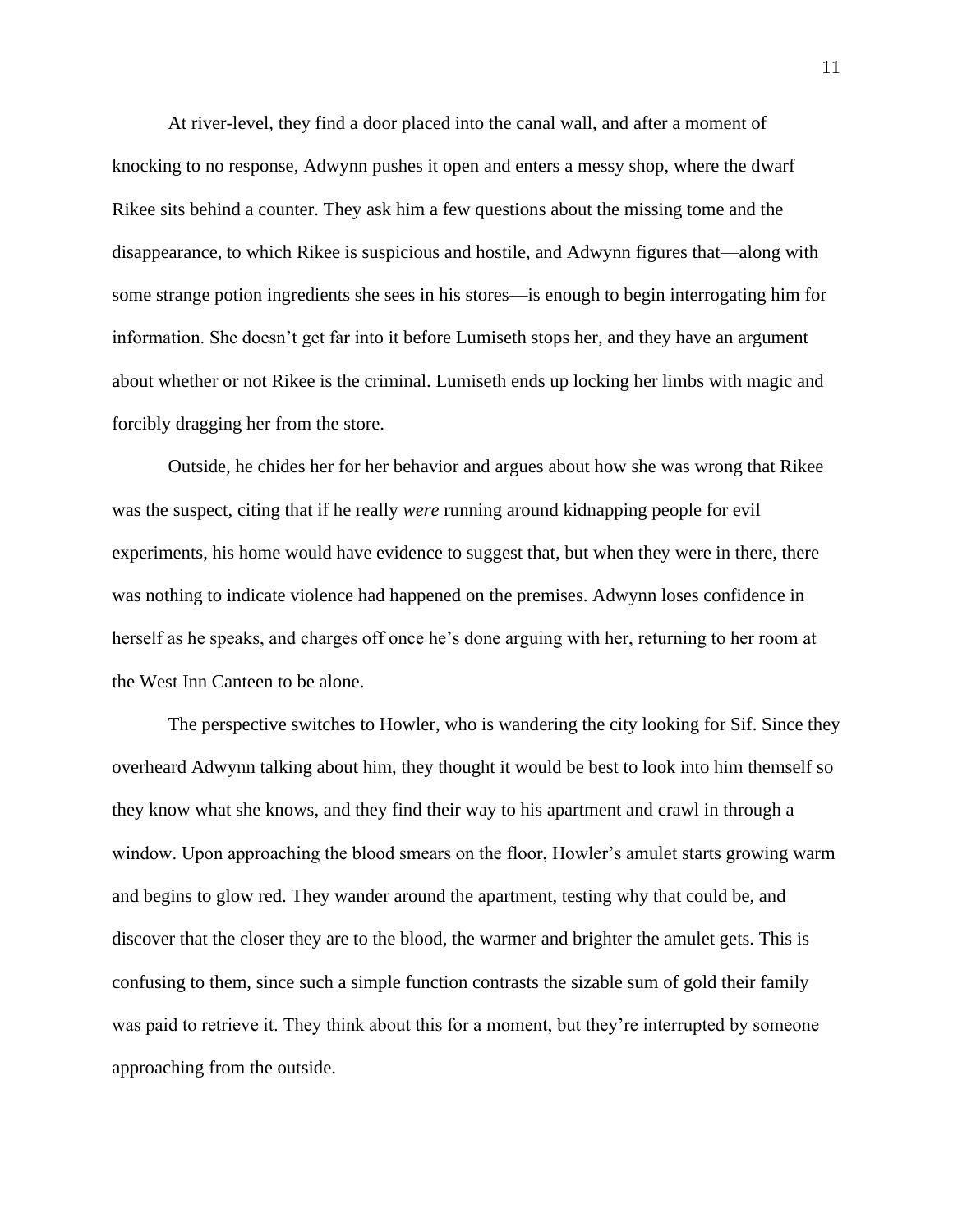Just before the door opens, Howler is able to escape into the back of the apartment. Whoever has entered is approaching them, having sensed their presence, and Howler makes a noisy escape out a back window. They see that the mystery figure was Lumiseth, and they watch him duck back inside before escaping to the safety of an alleyway.

The whole situation reminds them of a mistake they'd made in their past. They were robbing a home when the homeowner came in, and in a scuffle, Howler accidentally killed him. The group leader had told them to get over it, but Howler's adoptive mother, Ether, was comforting to them, and she helped Howler through the trauma of the event. For a moment, Howler remembers her to calm down, and gathers themself again, but they know now that Ether is gone, and they're alone, far from home, never to see her again.

## **Chapter 5**

Enrel is out at night, fully armored with Jox, looking for the undead. She's searching the west district, and when she reaches the bridge she'd lost it at the night prior, she sees it again, standing on the other side, like it's been waiting for her. Apprehensive, she and Jox approach, only to be cut off from behind by a second one. They both attack.

She senses something wrong with the new one. It's armed with only a dagger, and Jox, who is fighting it, is completely silent. She wants to investigate further, but is too busy fending off the first undead that she can't. Then, she sees Jox sail over the edge of the bridge, and she quickly jumps in after him. Enrel can't sense his position like her parents can, so she flails about in the water looking for him for a moment before finally catching him and dragging him to the access sidewalk to their right. She helps Jox up out of the water, and then the undead drop down to continue the fight.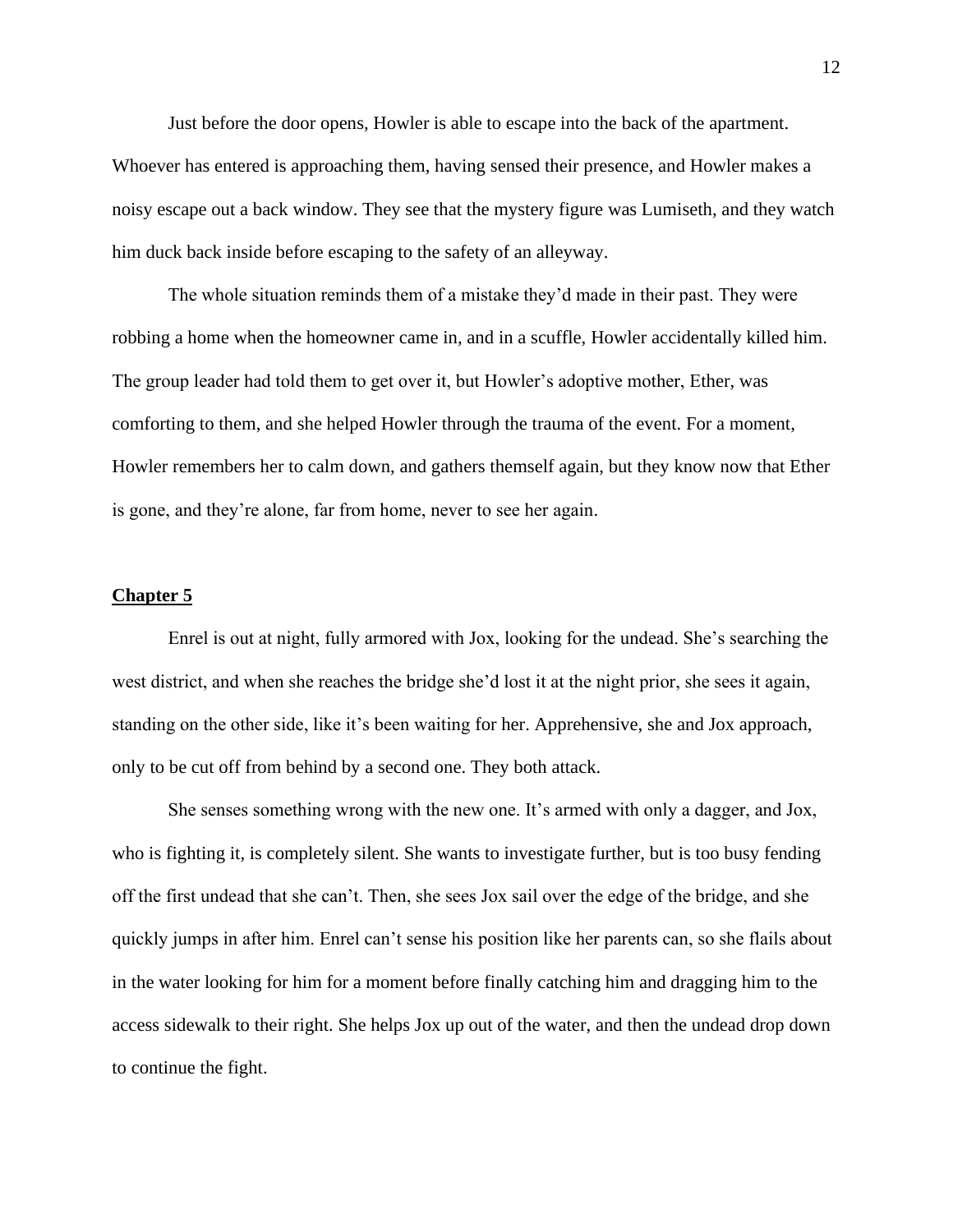Jox battles the undead solo while Enrel gets herself out of the water, and then they team up to take them both down. Enrel ends up having to throw a sword at one of them, so she's left with only one blade again as she tries to get it back. In the mess of their fight, she discovers that the undead with the knife can cast magic, and she's able to cut the arm from the first undead before it uses its powers to escape with its comrade. Enrel is left sitting with Jox, largely unharmed, and with a biological sample she can take back to Ty Nioh. Mission accomplished.

The perspective shifts to Lumiseth, who's sitting in his room writing letters home to update his Solar on his progress with the mission so far. He writes a letter that misrepresents his success with the mission and leaves out some of the more unfortunate details and bad luck he's had, seals it, and then writes a second letter. This one is to his husband, Vaen, and he's completely honest about his situation. He places his first letter to his Solar and the letter to Vaen in the same envelope and takes them to be mailed, walking through the city and observing the preparations for the festival.

He stops in at the medical hall for work and is instructed to help the injured militiafolk at the intensive injury bay. The hall is mysteriously short one jar of healing salve and they're busy making more, but in the meantime, they need someone with magic to help. Lumiseth asks if they've looked into who might've stolen it and is deftly ignored, but when he suggests Rikee, the organizer he's talking to seems to take it into consideration. He's left wondering if the disappearance of Sif and the healing salve are connected somehow.

The perspective shifts to Howler as they're breaking into Adwynn's room. It's an easy lock to pick, and they get to digging through all of her books and belongings to find any clues worth their time. One of the books they pick up is a book on elemental spellcasting, and they remember the wizard in the Double Edged trying to teach them spells, once. They open the book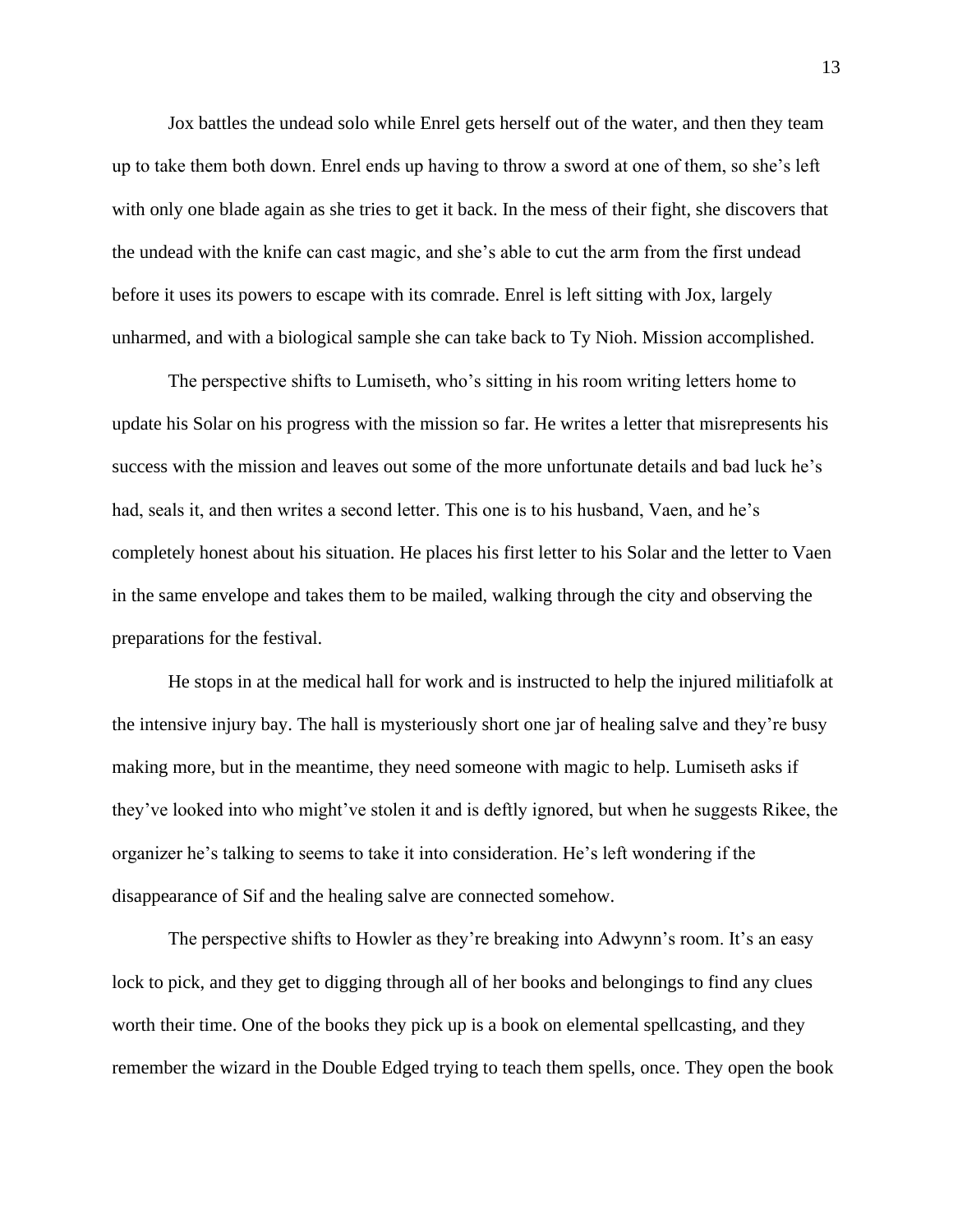to a shield spell and give it a try, following the instructions for hand movements should a wizard be without their arcane focus. The spell fails, and Howler experiences a brief bout of embarrassment before returning to the task at hand.

They manage to dig up a copy of the missive Adwynn was given that explains her mission, and also accentuates the world-ending danger that the tome she's after could cause. Howler sits down to put the information they've gathered together. Adwynn is hunting a dangerous old tome, which is somehow connected to necromancy and Sif, who is also connected to their amulet because of how it reacted at his apartment when they'd broken in. Howler isn't sure what it all means, but they figure that following Adwynn will lead them to some answers about the amulet, so they elect to do just that.

The perspective shifts to Adwynn, who is investigating Sif's apartment after a long day of walking around looking for clues on her own. She checked out the catacombs to the north of the city for necromancy, but found it empty, so she came back to square one to look around some more. For a moment, she starts panicking about being wrong about Rikee, and then tries to calm herself down. She thinks back to an old friend, Tsare, who used to make her feel similarly: threatened at the idea of being wrong.

After regaining her composure, she pulls out her arcane energy detector and tries to follow it to where the most necromancy could be detected in the city. It leads her to the west wall, where the huge Carcal Forest sits behind the gates, and she finds someone to tell her what's going on with it. They say the forest is cursed or haunted, and that anyone who tries to go in is just spat back out by some sort of strange magic. Adwynn resolves that she's going to get past that magic somehow.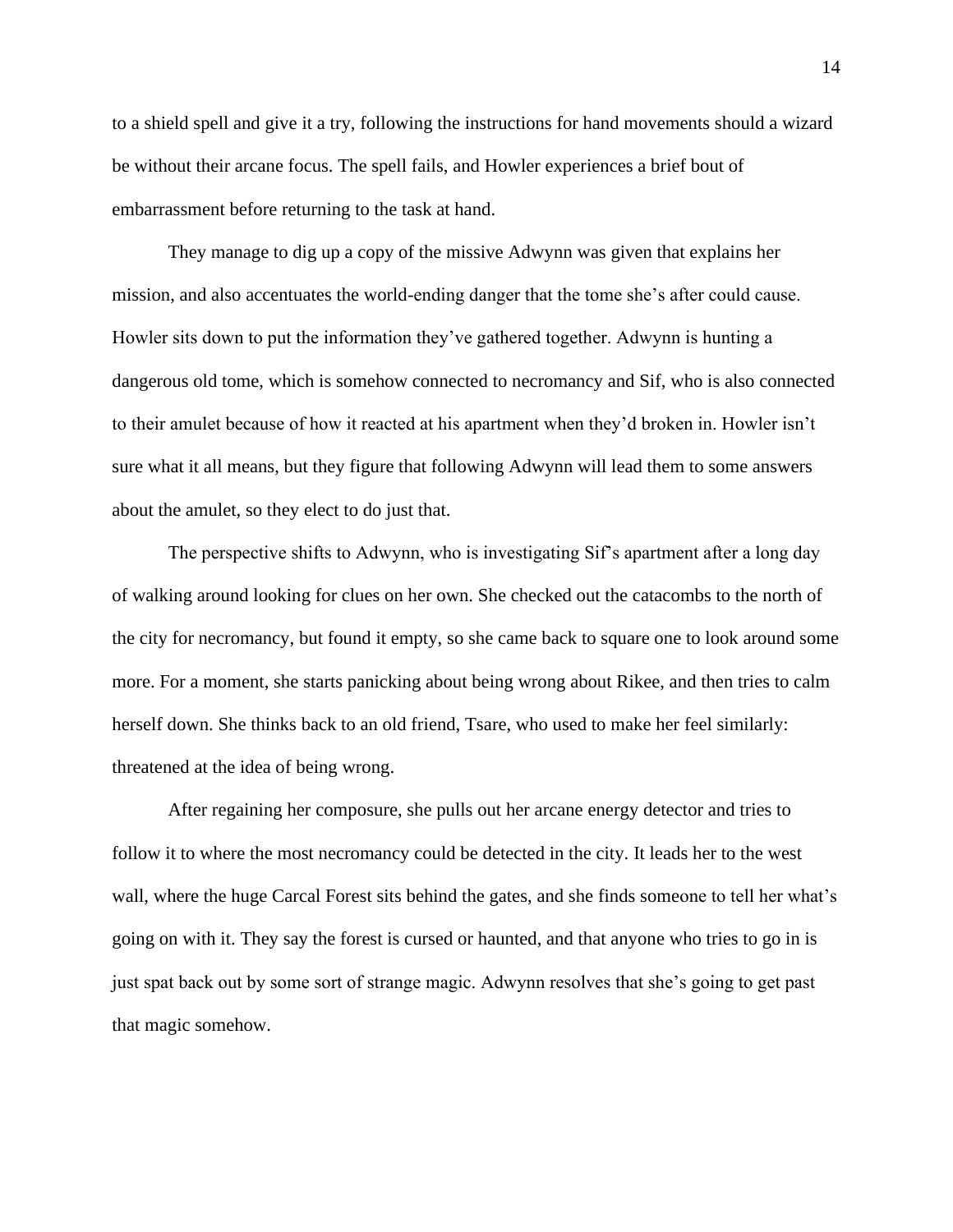The perspective switches to Enrel as she's delivering the arm to Ty Nioh. From the sample, he's able to determine that the creatures they're after are wights. This is bad news, because it means the necromancer is skilled enough to fully bind a soul to a dead body, which would make them a very powerful opponent. He tells her he's going to do some tests and spells to locate where the wights are hiding, and in the meantime, she should lay low since they seem to be hunting her. Enrel is wary about this because if she's not out at night, the wights will have free reign of the city, but Ty Nioh says it'll probably be too busy with the festival for them to feel safe doing their hunting, and that it should be fine. She also asks why the wights haven't killed her yet, since they've had plenty of opportunity, and Ty Nioh suggests that they're being controlled by the necromancer, though that would be unfortunate because overwhelming a wight's natural desire to kill would make them even more powerful than they'd previously thought. Enrel leaves, nervous.

On her way out, she runs into Eola, who invites her to her family's celebration feast. Enrel accepts, and leaves the Administration Building more apprehensive than before.

#### **Chapter 6**

Enrel is helping prepare dinner at Eola and the Premier's house, and she's chatting with Eola about things. They talk about Enrel's parents and the civil war in Voskar, and Eola brings up how she was adopted by the Premier in Suki G'taa. Things get awkward on occasion, but they rebound quickly. The Premier returns home with some bread in the middle of their conversation, and they finish the cooking after that. Ty Nioh shows up since he's a friend of the family, and the rest of the dinner guests follow after him.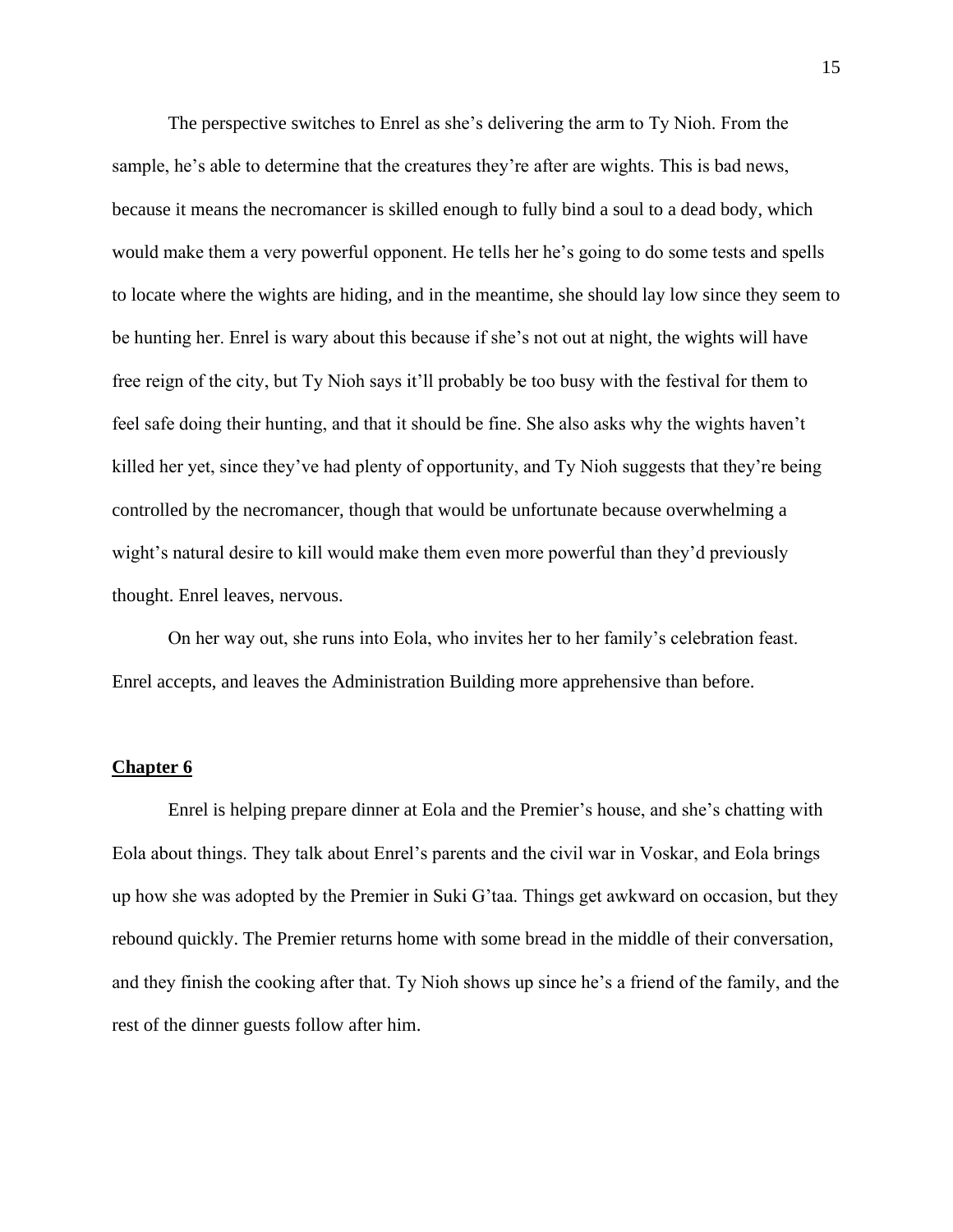Enrel isn't able to grab a seat by Eola like she'd wanted, so she's left to entertain some strangers with her story of saving the Premier from the swarm beast attack earlier. Eventually, she catches Ty Nioh's attention and asks him about the spells he's working on to find the wights' base, and he tells her they should be finished by the end of the festival.

Once the dinner is over, Eola takes Enrel out to explore the festivities. She asks after Jox, who's been left in Enrel's apartment since he doesn't like the noise, and they head out to the west pyramid plaza to watch one of the performances. After it finishes, they head to a market square where Eola shows Enrel her favorite pie stand, and they get a few to munch on while they explore the rest of the festival. Eola runs off to get drinks, and while she's gone, Enrel sees a man get snatched off into an alley by a hooded figure, and she darts off after him.

The perspective switches to Adwynn, who is also wandering around the festival, though she's looking for suspicious people instead of enjoying the festivities. Telin finds her among the mess, and she's immediately wary of him and what he might be up to since he's still very much a suspect. They walk around for a while, and Adwynn sees Lumiseth in the crowd. She's able to break from Telin to go talk to him, and she brings a pie as a peace offering. Lumiseth is unenthused with her presence, but when she tells him about Telin, he reluctantly agrees to help her out of the situation. Before he's able to do anything, though, he sees Telin get snatched away, and then the two start chasing after him.

Adwynn sees Enrel charge in front of her and they all run off down the alleyway Telin disappeared down. On the other side, she sees he's been captured by some hooded figure and that he's been silenced with magic. While he's being carried away, he knocks his captors knife from their hand, which Enrel picks up, but is unable to free himself. The group chases them through the city until they get to the west wall, where the figure jumps down to river level and starts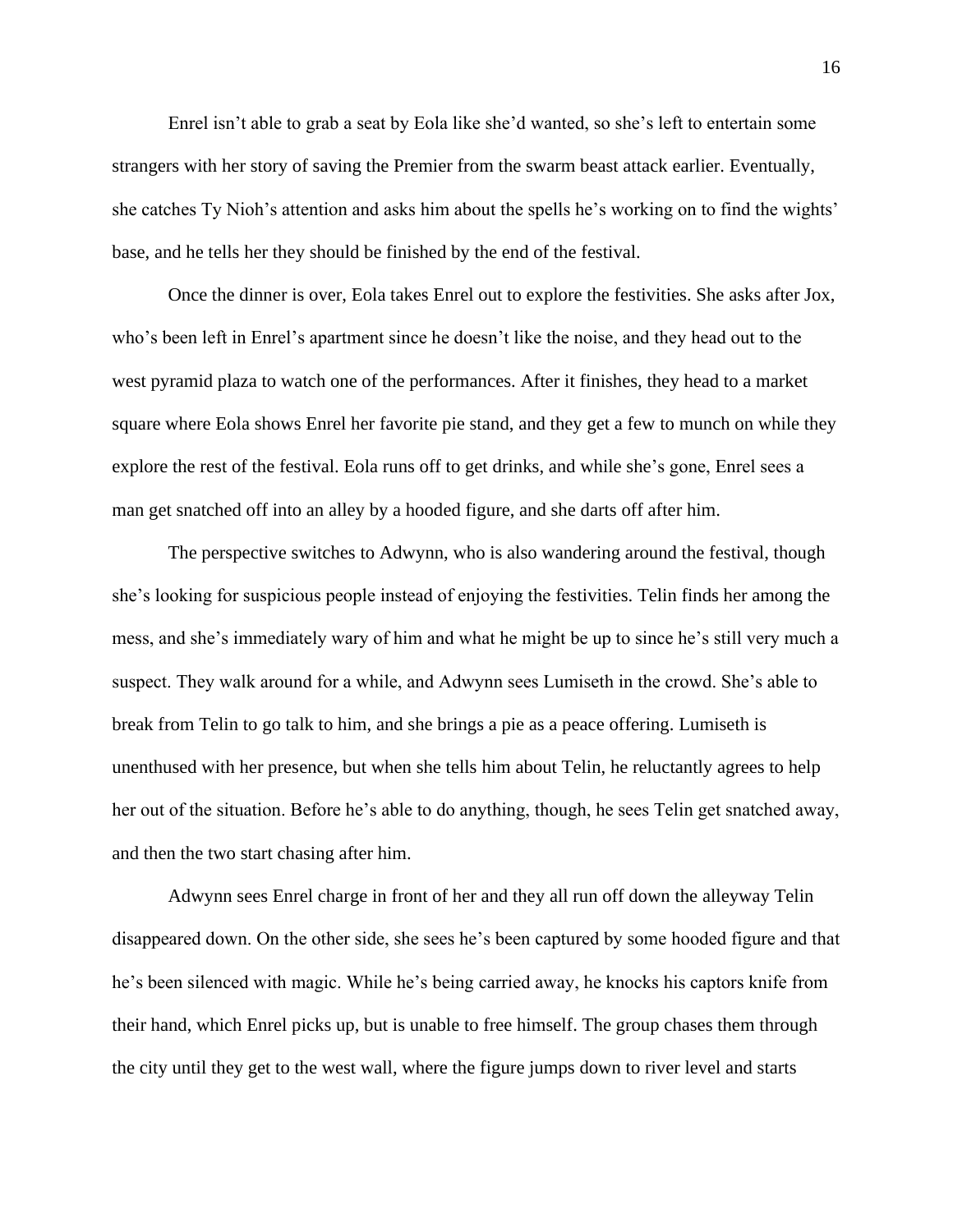running on one of the access sidewalks to a hole in the river grate where the river flows in from the forest. Adwynn casts a slow-fall spell on the group so they can continue the chase, and then Howler joins the group, jumping from the city level and breaking their fall with Lumiseth. The four, now, follow the hooded figure and Telin all the way out into the woods, but then a strange blue mist envelops them, and they all black out.

The perspective shifts to Howler, hours later, as they wake up just outside the forest. They search themself for their belongings, discover they're all there, and then decide to interrogate Adwynn. After writing down a few precursory questions in their notebook, they wake her up with a dagger to her throat and demand to have the situation explained to them. Adwynn doesn't know what's going on, Howler becomes frustrated, and then Lumiseth wakes up from all the noise they're making.

He points his glove at Howler and demands an explanation, to which Howler shows him their questions. Lumiseth has no more answers than Adwynn, and Howler releases her, dejected. Enrel wakes up then, and Lumiseth starts questioning her about her involvement in everything. Before he's able to get information from Enrel, he turns back to Howler and demands to know what they were doing here, and Howler lies about being a bounty hunter who was after Telin for being connected to their target. Lumiseth realizes Howler was also in Sif's apartment, and Howler lies again, saying Sif was *also* connected to their target. The two get into an argument about the privacy surrounding Howler's contract, and Howler ends up improvising more about how their target is a thief who stole an amulet, and that the two missing people are connected to it being stolen. After arguing with Lumiseth and Adwynn a bit more, they offer to come with so that they might see the mystery through to the end.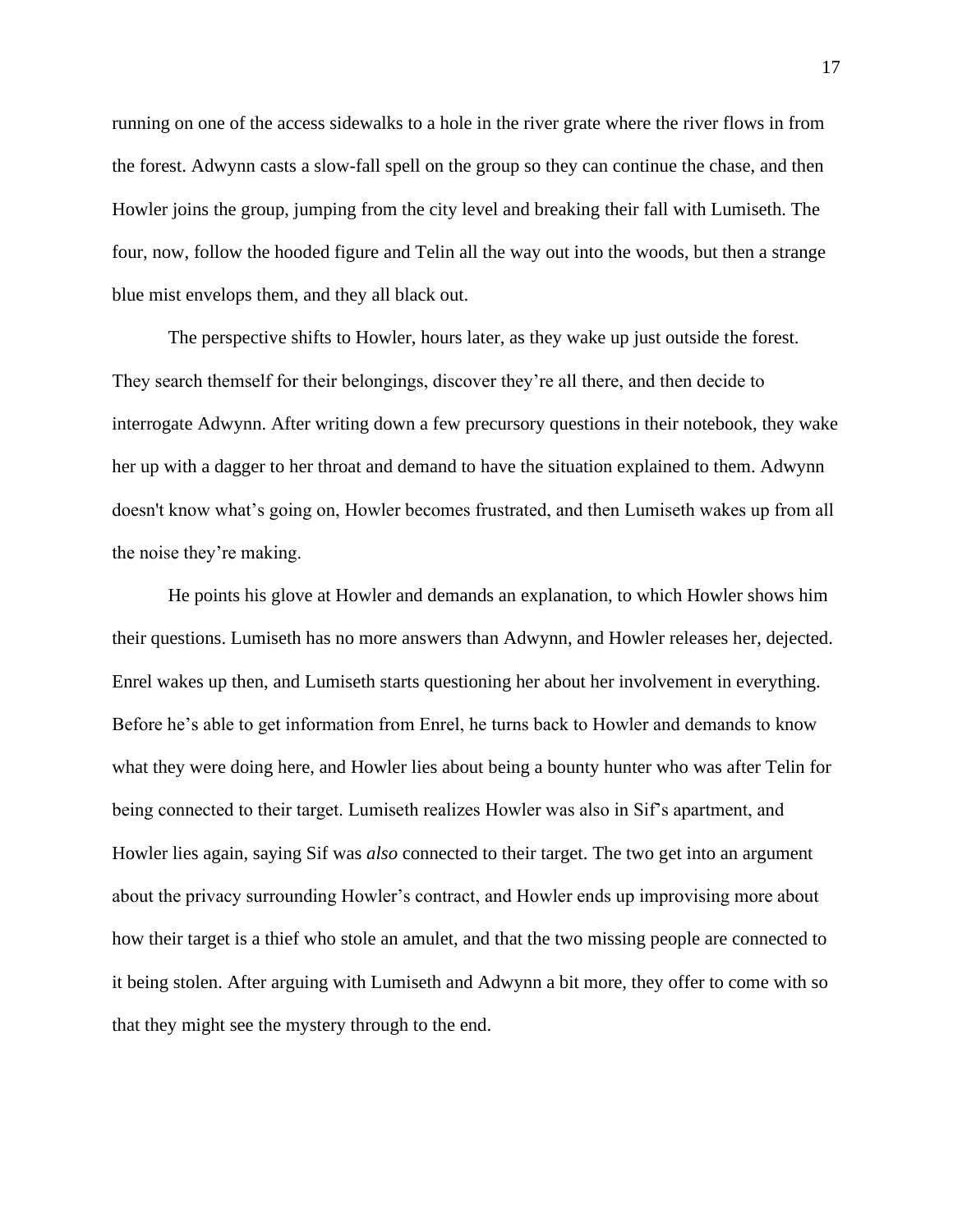Lumiseth gives them an ultimatum, to tell him how exactly the two missing people are involved in their bounty, and Howler struggles to find a suitable lie to fulfill it. They fill time with another lie about how their family in Voskar needs the money, but Lumiseth doesn't care. He decides to leave Howler out, and even though they beg for another chance to explain themself, he's unwilling to listen. Adwynn speaks up though, and demands Lumiseth hear them out. She's not comfortable with stepping between Howler and the money they need to save their home, and she earns them one last shot at explaining themself. Howler tells them that Sif was their target, and that they saw Telin leaving his apartment, which connected him to the blood smears on the floor. They then decided to track him, and that was how they got to where they were at the festival.

Enrel steps in and says that Howler should come with. Lumiseth snaps at her, but she explains that she's been researching the undead, that a wight took Telin, and that she suspects the amulet Howler is "after" is what's allowing the necromancer to control the wights. Adwynn agrees with her theory, and Lumiseth begrudgingly allows Howler to join them.

Lumiseth then asks Adwynn what the magic was that stopped them from entering the forest. She determines that it's a ward of some kind, though it's not like any ward she's seen before. In order to get past it, they need to find some way to bypass the spell's effects, which can be done with things like potions and enchanted items. In order to make those, though, they need to know what the ward is protecting, so they head back into the city to find out.

#### **Chapter 7**

Enrel is leading everyone back through the city to her apartment so she can pick up Jox; he's been all alone this whole time and is surely worried about her. As she walks, she examines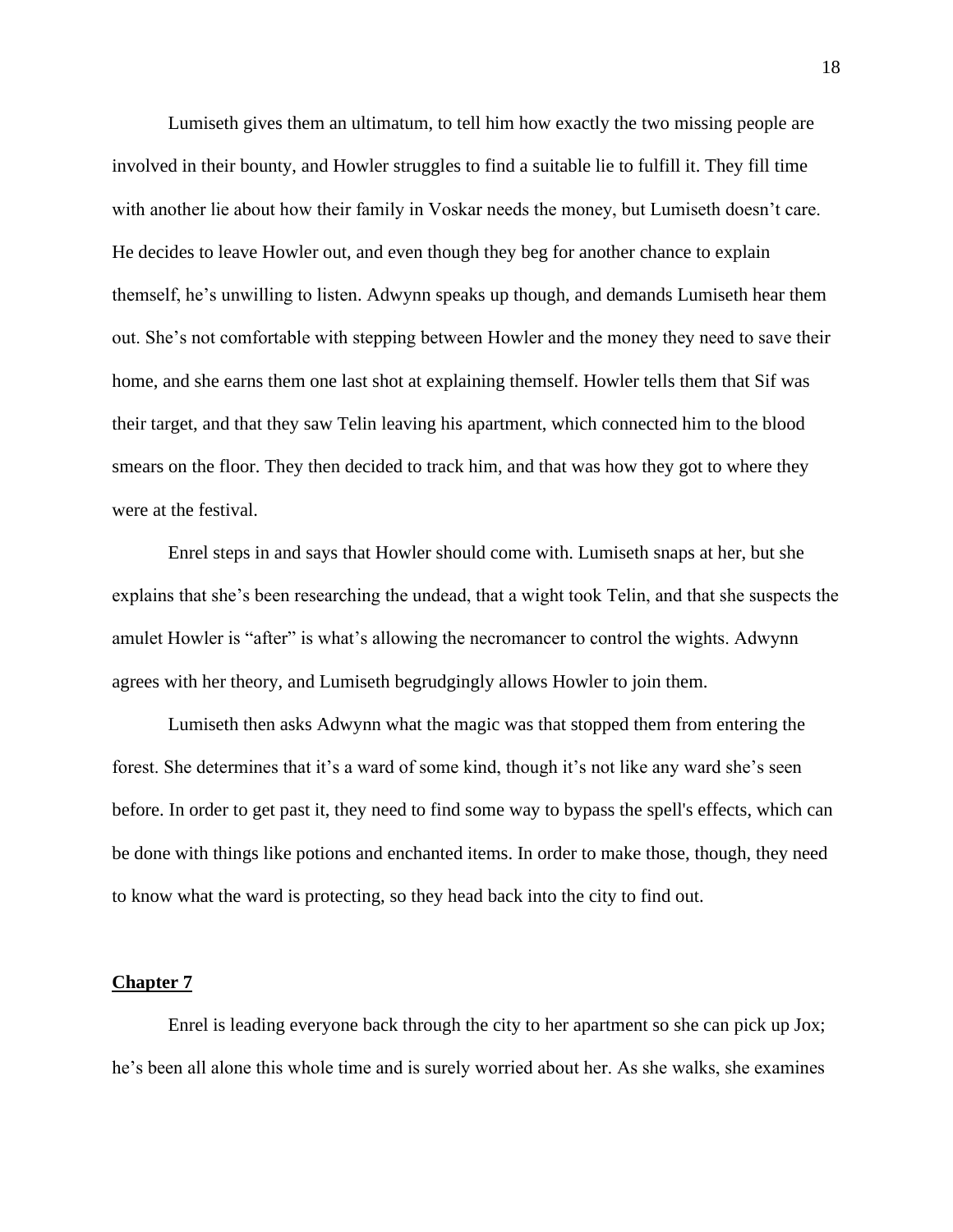her current situation and decides that she's very much overwhelmed with everything going on. There are too many moving parts, and she wants out.

Once they make it to the apartment, Lumiseth notices the knife Enrel picked up from the wight. He says that it feels oddly familiar, but also unfamiliar, and Adwynn determines that it's imbued with holy magic. Lumiseth is upset by this since it's not something he recognizes, and Howler suggests that it's linked to a god of death considering the necromancy involved. The group decides to investigate that as a possible solution to their forest problems.

Enrel speaks up, then. She wants to tell the militia about all this, since now it's even *worse* with a potential cleric thrown into the mess. Adwynn agrees, but Howler and Lumiseth both refuse; Howler needs to keep the militia out of it for their contract, and Lumiseth doesn't want anyone else butting in on his quest. They argue for a moment before Adwynn lets it go. That frightens Enrel a good deal, but on the way out, Adwynn grabs her and tells her that the two of them are going to find some way to get the millita involved. Enrel is thankful that she'll be able to get out of the danger she's found herself in.

The perspective switches to Lumiseth as he's walking with Enrel. She's told him of a friend she has who knows a lot about local pantheons, and that she could probably help them find the god they're looking for. Lumiseth is unsure how much he trusts Enrel, but supposes he doesn't have much of a choice but to do so anyway. He decides to ask her about herself, and she gives him very short answers to his questions about her job and her moving to the city. Eventually, he stops interrogating her.

After a while, though, she asks him about his quest that he mentioned in her apartment, and he explains that he was chosen at sixteen by his god to fulfill some unspecified duty in his future, which has ended up being this: stopping the ancient evil rising in Carcal City. She asks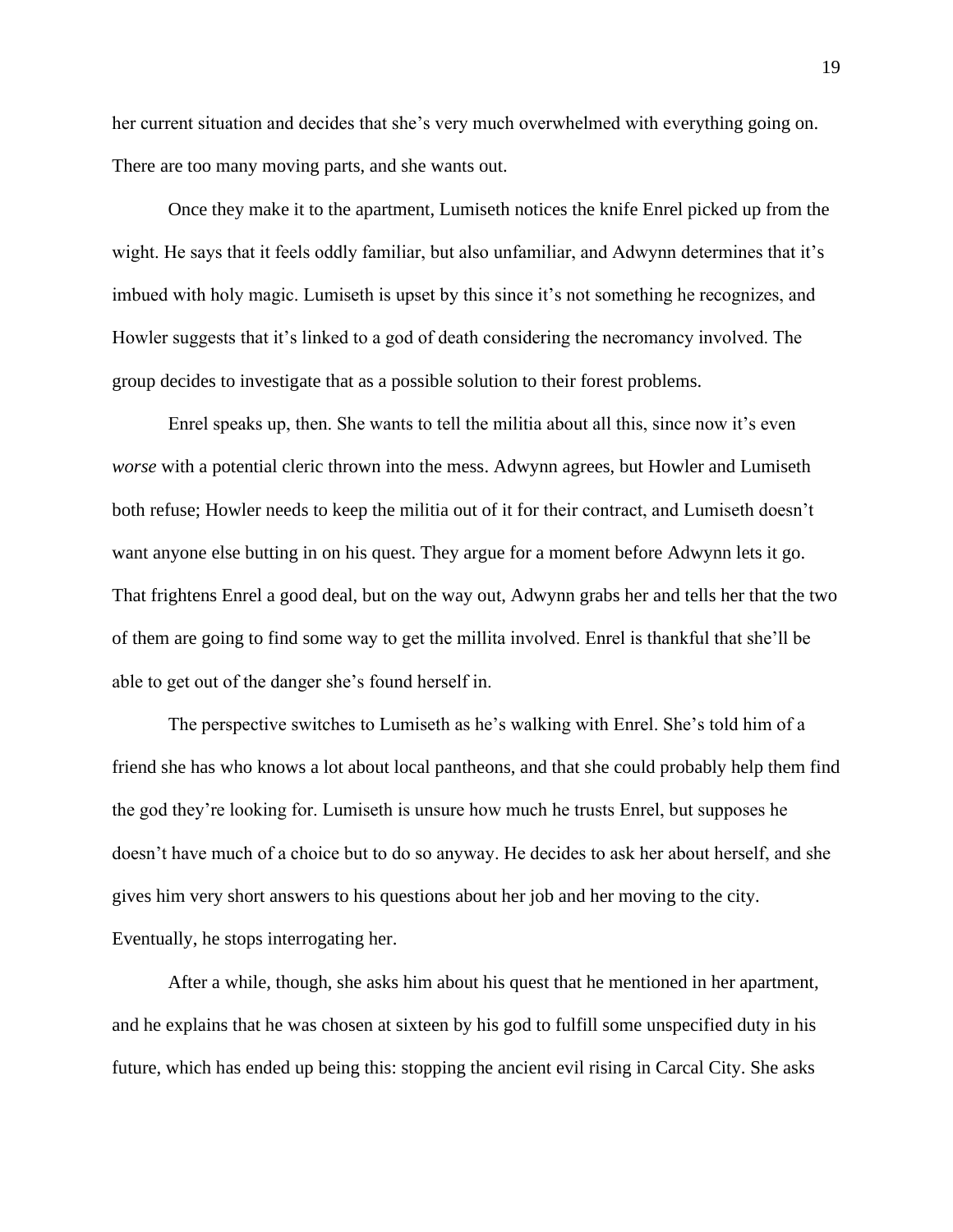him how he deals with the stress of it all, and he replies that he's simply been trained to deal with heavy things since he was young. His training was hard, and he recalls when he was first learning to channel his holy magic, how his Solar had locked him away in a storage closet for three days with no food until he could produce a simple light spell. Lumiseth is very proud at having overcome that, and similar challenges, to become the powerful cleric he is today. Enrel is impressed with his bravery, says that she doesn't have the ability to handle anything like his quest. Lumiseth tells her that he thinks she has the makings for it, and they both continue on silently until they arrive.

They're greeted by the Premier, who introduces himself to Lumiseth and leaves to retrieve Eola. Lumiseth and Enrel move into the sitting room, and Eola comes rushing in, asking Enrel what happened to her the night prior. After swearing her to secrecy, Enrel leads into discussing the problem at hand, and Eola agrees to help since they'll be preventing people from being hurt. Lumiseth lies, then, and implies that no one has been hurt yet, even though that's untrue, and Eola goes and gets a large book of her own making that documents the different pantheons in the city. Both Lumiseth and Enrel are incredibly impressed with the amount of work she's put into it, and Eola is embarrassed for a moment before diving into her research. She's unable to find anything about the symbol on the dagger: a tear-shaped hole cut into the blade.

Lumiseth suggests that the dagger may have been blessed directly by the god themself if there's no direct symbol on it to connect it to a pantheon. The room falls silent, considering that such a thing couldn't have been done with benevolent intent if the blade was now in the hands of a wight. They switch topics to the Carcal Forest, and Lumiseth asks Eola what she knows about it. When she hears that Adwynn thinks it's warded, she explains that wards are just supposed to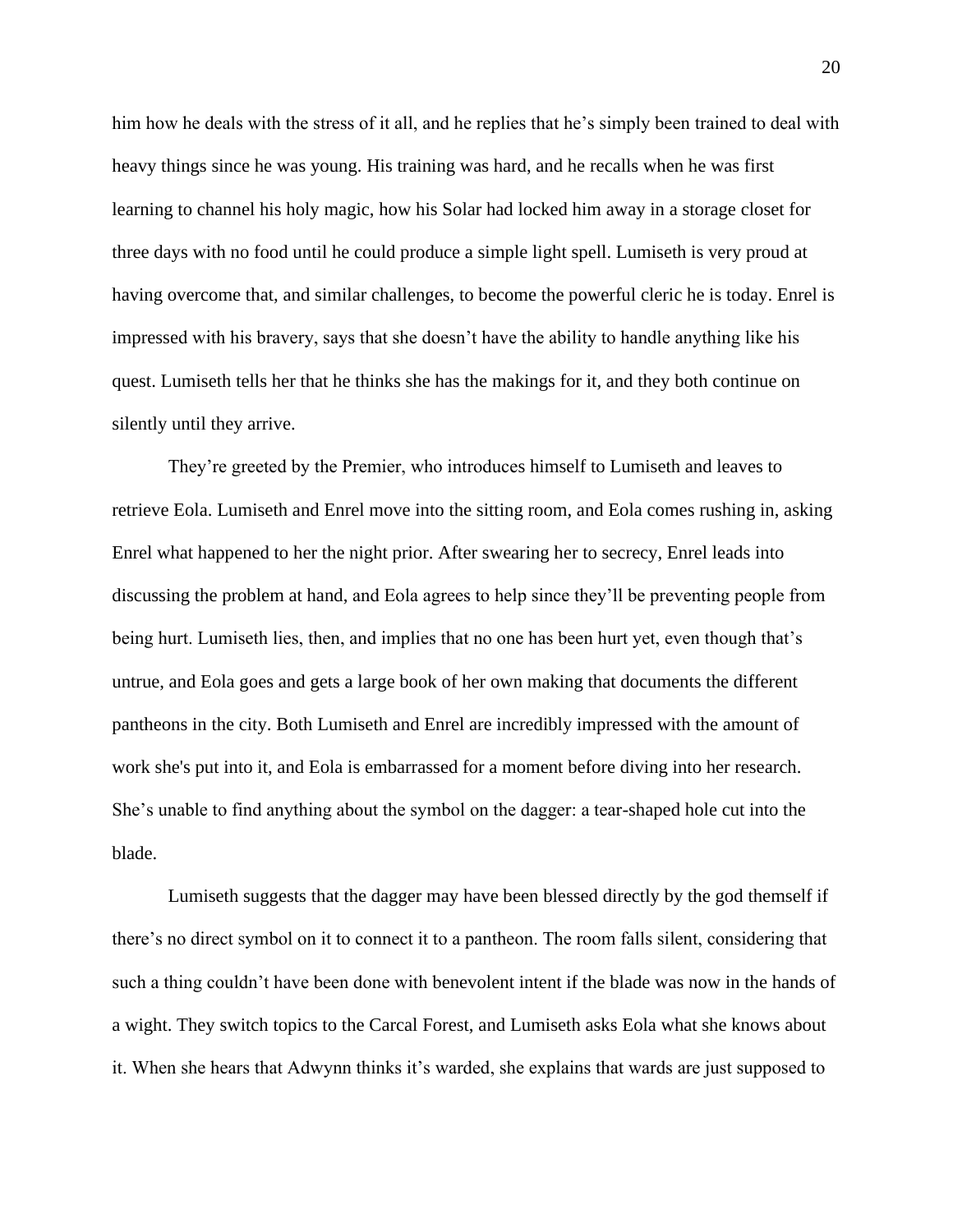be solid walls you can't pass, very much unlike what the group experienced when they tried to enter. Lumiseth resolves to ask Adwynn about it later, and they both leave to return to Enrel's apartment.

The perspective shifts to Adwynn as she's walking with Howler to the Administration Building. She's nervous about them and wonders if they're going to try to kill her or threaten her again, but they do nothing as the two wander onward. Them being a bounty hunter unnerves her. Around the time she was leaving for school, Voskar implemented a call for bounty hunters, offering money for the heads of thieves and bandits in an effort to curb the crime that had risen in the crown's absence. She'd passed more than a few people with bloody sacks of heads on her way to the east coast, so knowing Howler holds that profession scares her, even if the beheading practice is long over with. On top of that, something about them is just *weird*. They almost seem to be radiating some kind of evil, but she figures that's just residual fear from being threatened earlier.

They make it to the Administration Building, and Adwynn asks for information about the forest. The receptionist at the front desk rejects her request; she's not allowed to research the forest since it's a protected religious site. She leaves, frustrated, but then Howler asks her to use magic to put the receptionist to sleep so they can sneak into the Citizen Archives. Someone might have researched the forest at one point, and the Archives could know who. Adwynn agrees, and they knock the receptionist out to sneak past him.

The information they find in the Archives turns up nothing until Adwynn notices Rikee's citizen scroll amongst them again. He's apparently been seen going in and out of the forest, and Adwynn suggests to Howler that they look into him. They agree, compliment her on her find, and they start to pack up.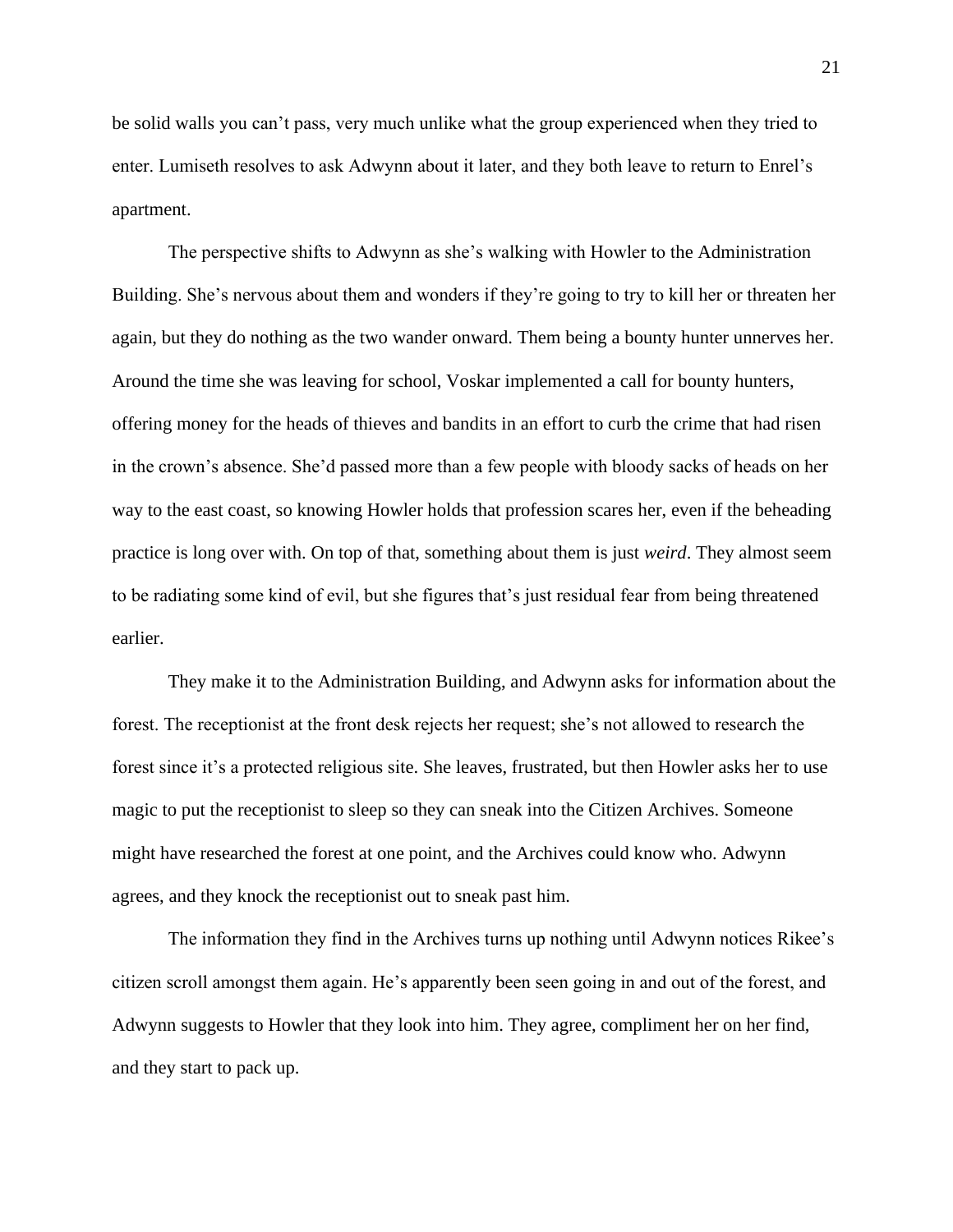Adwynn is surprised at her own joy at being complimented and is briefly remorseful at having suspected Howler of wrongdoing, especially with their family on the line. She knows her own house back in Voskar is under threat from the local noble family, the Winterbournes, after her mother begged them to loan her the money to buy it before the war could make remaining in the city difficult. They're in the process of paying back that loan now, so Adwynn sympathizes with Howler's cause.

On the way out, Howler thanks her for what she did back outside the forest, when she gave them another chance to convince Lumiseth they were ok, and they apologize for threatening her. Adwynn feels more confident in her choice to trust them, and tells them of her own homebased predicament, and they both return to Enrel's apartment together.

The perspective switches to Enrel as she and the rest of the group stand outside of Rikee's door at the waterline. Adwynn remains outside as the lot of them enter the messy place, and Lumiseth talks to Rikee. Rikee is upset to see him again, but Lumiseth launches into how they all need his help, and the alchemist settles down to listen. Lumiseth first promises him that he's disposed of Adwynn from his investigation and then asks if he knows a way to get into the Carcal Forest. Rikee does, and he picks a potion book to flip through before noticing the shadow of a pair of boots in the sliver of sunlight peeking out from the bottom of his door. He opens it to discover Adwynn.

Rikee is immediately infuriated and demands they all leave, pulling a sword on them and escorting them out. Lumiseth protests, but Enrel convinces him to go; she doesn't want to fight. Outside, Lumiseth starts yelling at Adwynn, and in the commotion, Enrel almost doesn't realize that Howler is missing. Just as she brings it up, Howler reappears, Rikee's potion book in hand. Adwynn says that she can make the potion to get them all into the forest, and after deflecting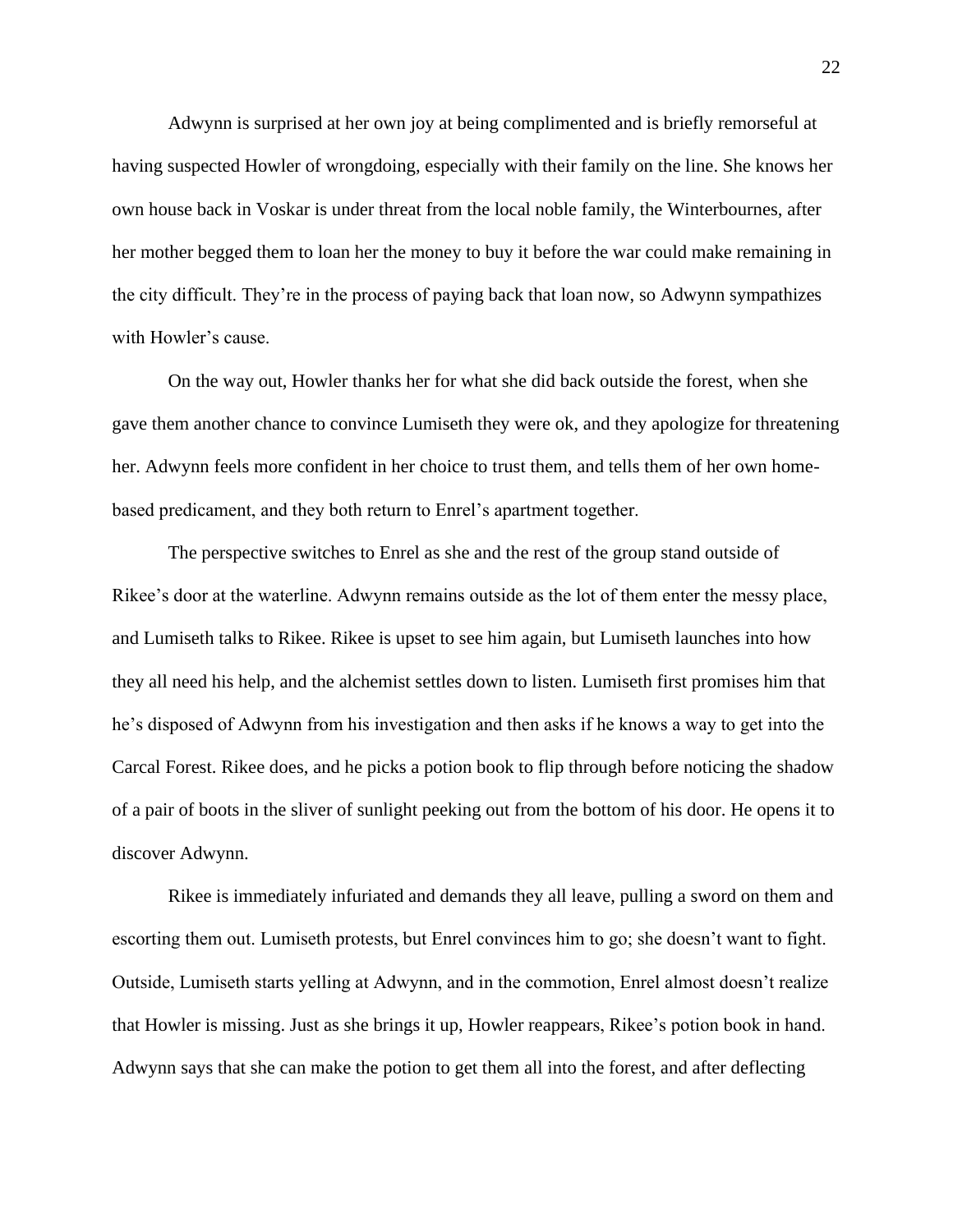some protests from Lumiseth, they head off to her inn room where her potion-making supplies are at.

Enrel tries to speak to Lumiseth, but he's too angry to be very conversational. His anger is something Enrel recognizes from her time in the militia. When uppity individuals would join, they would usually fight for dominance and control, and that behavior would clash with the team dynamic. It always ended in death. Enrel is more motivated than ever to find a way to escape the situation before things get too dangerous.

#### **Chapter 8**

Adwynn is in her room at the inn, flipping through the potion book Howler got from Rikee's. It's filled with an impressive amount of original mixtures, and she eventually finds the one for getting into the forest. There are two trouble components: mage's oil, and night toad sludge.

Mage's oil is tricky to make. It's magic in liquid form, and Adwynn is unsure if she can generate enough power to create it. No one knows what a night toad is, but Enrel remembers seeing a toad in a cage while they were in Rikee's shop. She offers to collect some of the normal material components from the markets, and Howler offers to get the toad from Rikee's. Lumiseth decides to get some of the other components from the alchemy chamber at the medical hall he works at, and Adwynn elects to attempt to make mage's oil. Howler and Enrel leave to go find their assigned ingredients, but Lumiseth stays. He has some letters to write. Adwynn loans him some paper and a quill, and then gets down to her own task.

She knows that casting normally works as a form of muscle memory, translating your strongest desires into reality, but she has another workaround for casting powerful spells.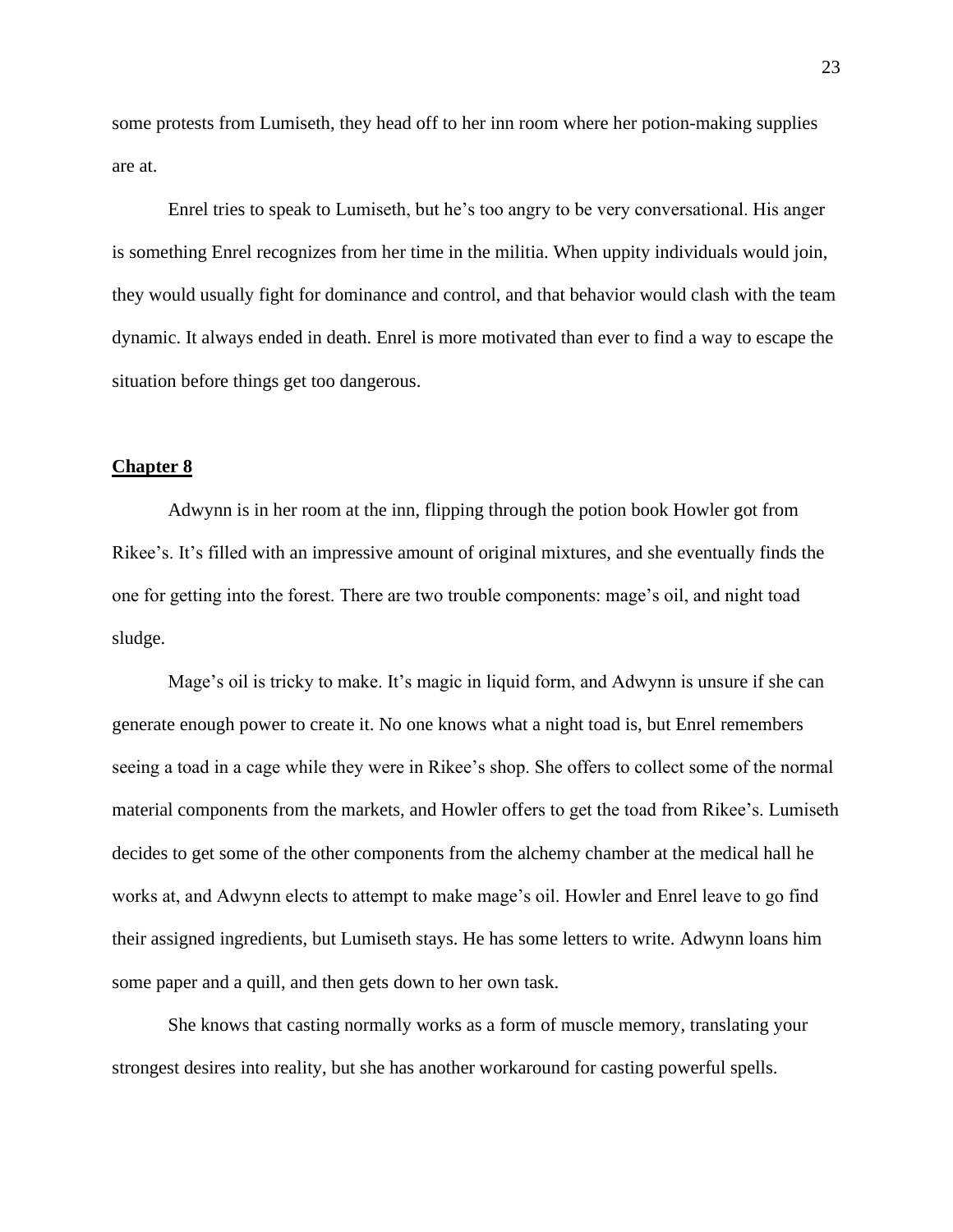Whenever she needs to channel something *really* strong, she thinks about a close friend she had at Candlelight who betrayed her, and she lets her rage form that pathway for her. Casting powerful spells becomes simple as she draws back on that old betrayal. She gets up to prepare for the potion, anger at hand.

The perspective switches to Enrel, who's wandering around the nearest market square, looking for the ingredients she's been sent for. Finding them is easy, and she wants to be done as quickly as possible so she can talk to the militia about what's going on. On her way back, she runs into Ty Nioh. He heard about what she's been up to from Eola and has come to tell her that the spells he's been working on have finally garnered results, and he's going to help her get into the forest. Enrel declines, informs him of the potion, and he offers to help her get supplies from the medical hall, to which she agrees.

As they walk, Ty Nioh gives her tips for fighting wights that she might use going into the forest. It takes her a while to work up the courage to tell him she won't be going in, and that she's going to ask the militia for help in her stead. He seems a little off-put by it, but leads her on nonetheless, gets the supplies, and sends her on her way. Before she leaves, he tells her where the wights are hiding in the forest, and she heads off, hoping not to disappoint her teammates.

The perspective shifts to Lumiseth, who's finishing up his letters. In the same fashion as before, he's written one to his Solar and one to Vaen, and he spends a bit of time recalling the days before he left, comforting Vaen about how he'd need to be gone, hopefully not for long. Once he finishes them up, he asks Adwynn for some envelopes to send them in. After cramming them inside, he watches Adwynn produce the mage's oil, a little perturbed by her angry expression as he does so.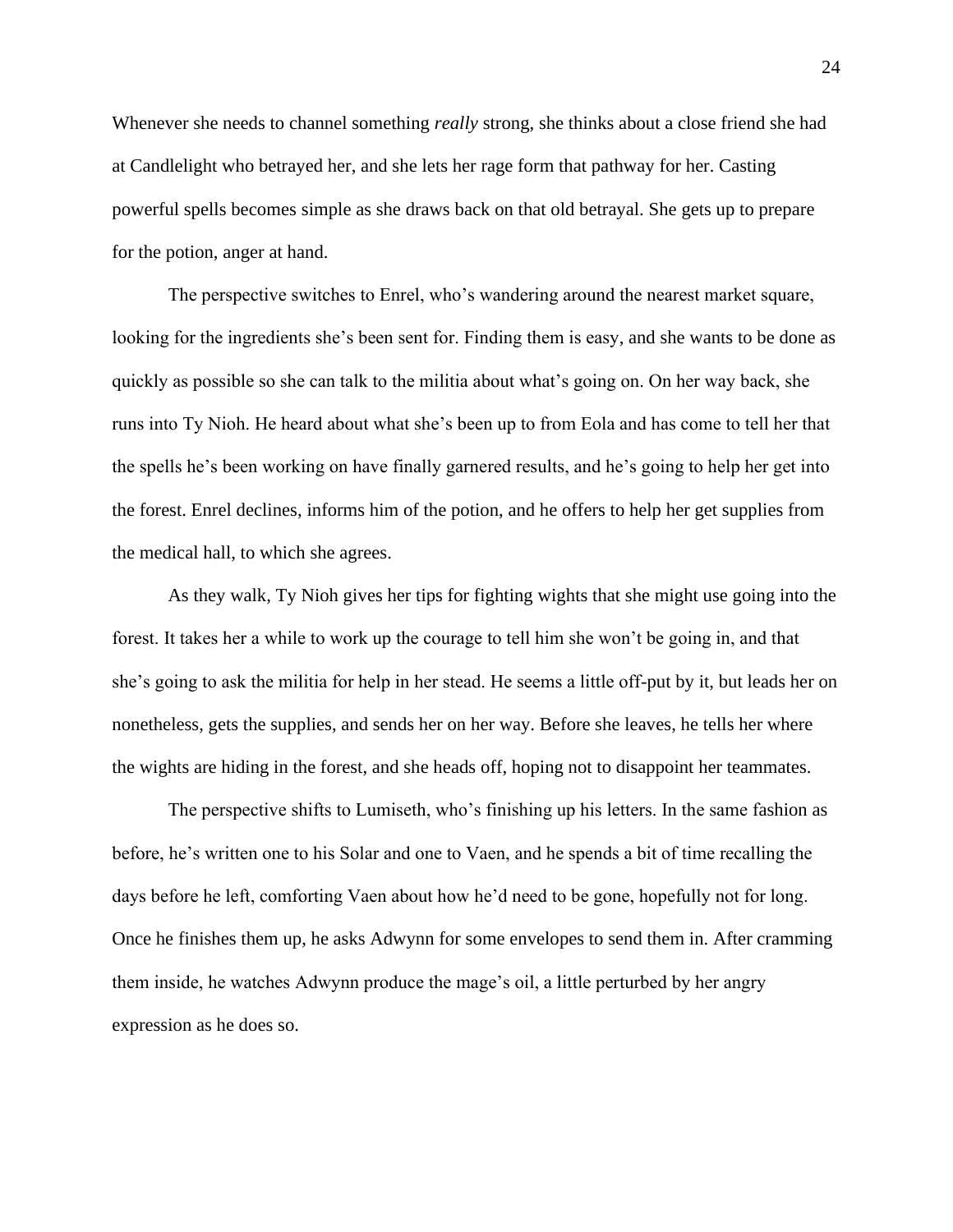Once she's finished, Lumiseth asks about the ward, bringing up Eola's point about the barrier not working as it should. Adwynn explains that wards give off a certain feeling, one that tells the intruder that they shouldn't be there, and that she felt that feeling when they were trying to get in the night prior. This ward is certainly different from any she's seen before, but it still has that one defining feature, so it still definitely counts as one, even with its oddities. Lumiseth accepts her reasoning for now, though he still doesn't trust her.

The perspective shifts to Howler as they're breaking into Rikee's home. They approach carefully, but eventually discover that Rikee is gone. It's not hard to get in and snatch the toad, then. While they're inside, they notice a strange mechanism they hadn't seen before fitted into an alcove behind the counter, invisible to anyone standing in the shop. There's a crystal ball and a multicolored dial, and brass tubes line the walls, all interconnecting and branching from the crystal ball's pedestal on the floor. Howler doesn't know what to make of this contraption, so they simply leave it, their cargo in hand.

On the way back, their amulet starts to warm again. They step into an alleyway to investigate it further, and they discover the light inside the crystal glowing bright. It looks like there's a cloud of screaming faces inside of the gem, and Howler is unsettled as they bubble away. They store the amulet in a pocket so its glow remains hidden, and they make their way back to the inn.

The perspective switches to Enrel. Everyone is back, all sitting around as Adwynn finishes the potion. Enrel thinks about her fears regarding the mission, and how guilty she feels for abandoning it. She doesn't want to, but the responsibility is just too much for her right now. Then, she worries that her whole life spent training in the militia has really been wasted now that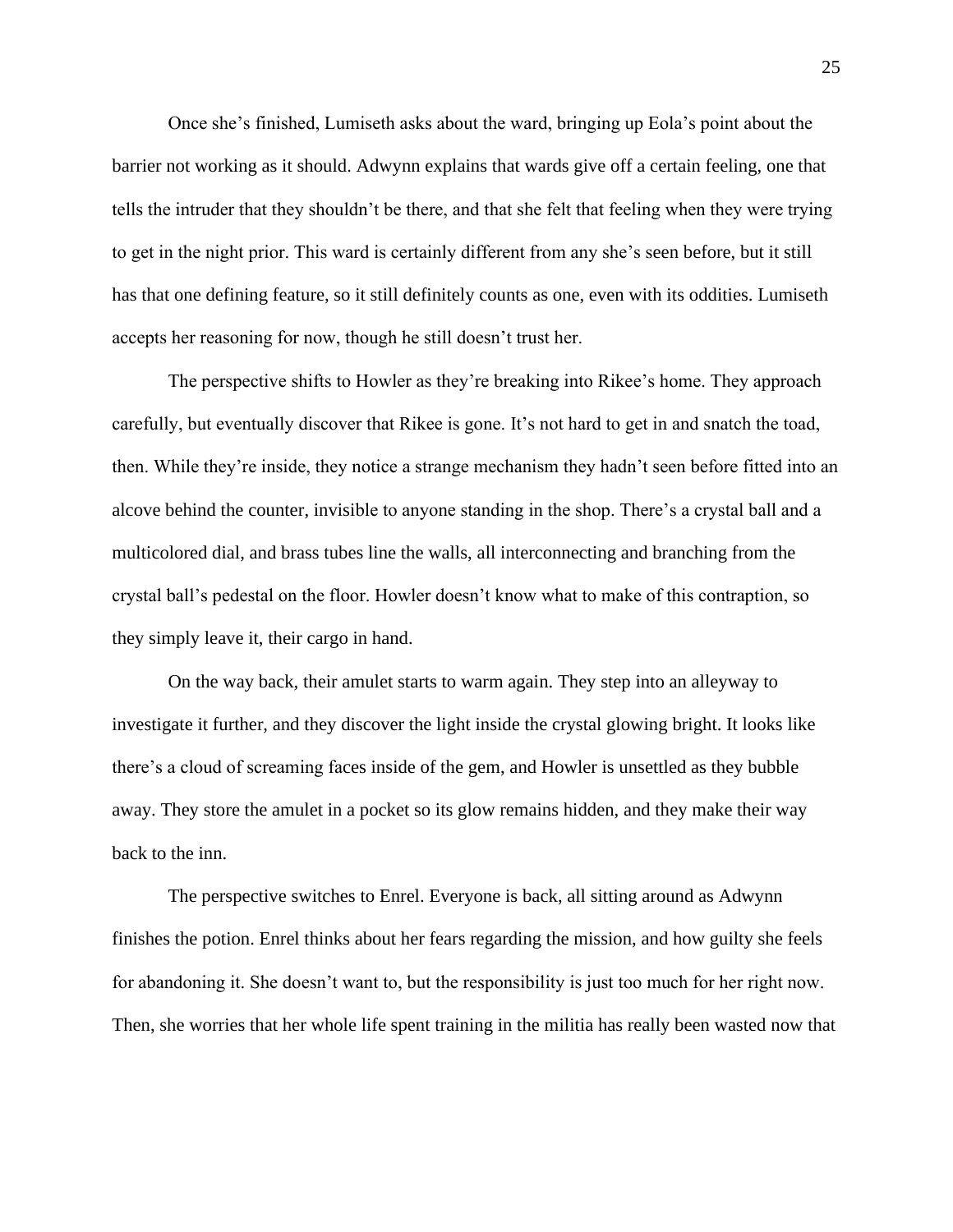she's giving up so easily, and she wonders if she'll ever find something that she can really feel fulfilled doing again.

Lumiseth speaks up. He informs everyone of his mission, and how the consequences of what is about to happen tonight concern the entire world. The rest of the room seems okay with what's about to go down, but Enrel isn't. Lumiseth's speech does nothing but terrify her. Just as everyone starts to leave to get food at the Canteen downstairs, Enrel mentions that she needs to grab her weapons from home, and she departs for the militia.

Upon entering the militia office, Enrel encounters two people who are in the middle of a discussion. She sits down with them and explains her situation, and then begs for their help, to which they don't really react at all. Enrel is confused, and they mention that they've also been hearing of strange happenings around the city recently, namely from Rikee, who's been threatened and robbed. They initially wanted to discount his claim, considering that it was *him* who filed it, but a corroborating source said he was to be trusted, so they took his word. Enrel is fully nervous now, unsure of who would back Rikee up on his claim. Then, they mention that Rikee brought descriptions of his assailants, and they describe Enrel and her group, and say that it's odd that she would come into the building with stories of undead in Carcal Forest considering Rikee's claims.

Enrel confesses that they took Rikee's book, but only to find a way into the forest to save Telin. The militia people mention the stolen healing salve, then, which Enrel also confesses to, but she's not able to explain why she didn't just seek help from the night healer, which only worsens her situation. She's unable to convince them to believe her, and they decide to keep her locked in the office room while they start up an investigation on the matter. Enrel protests this,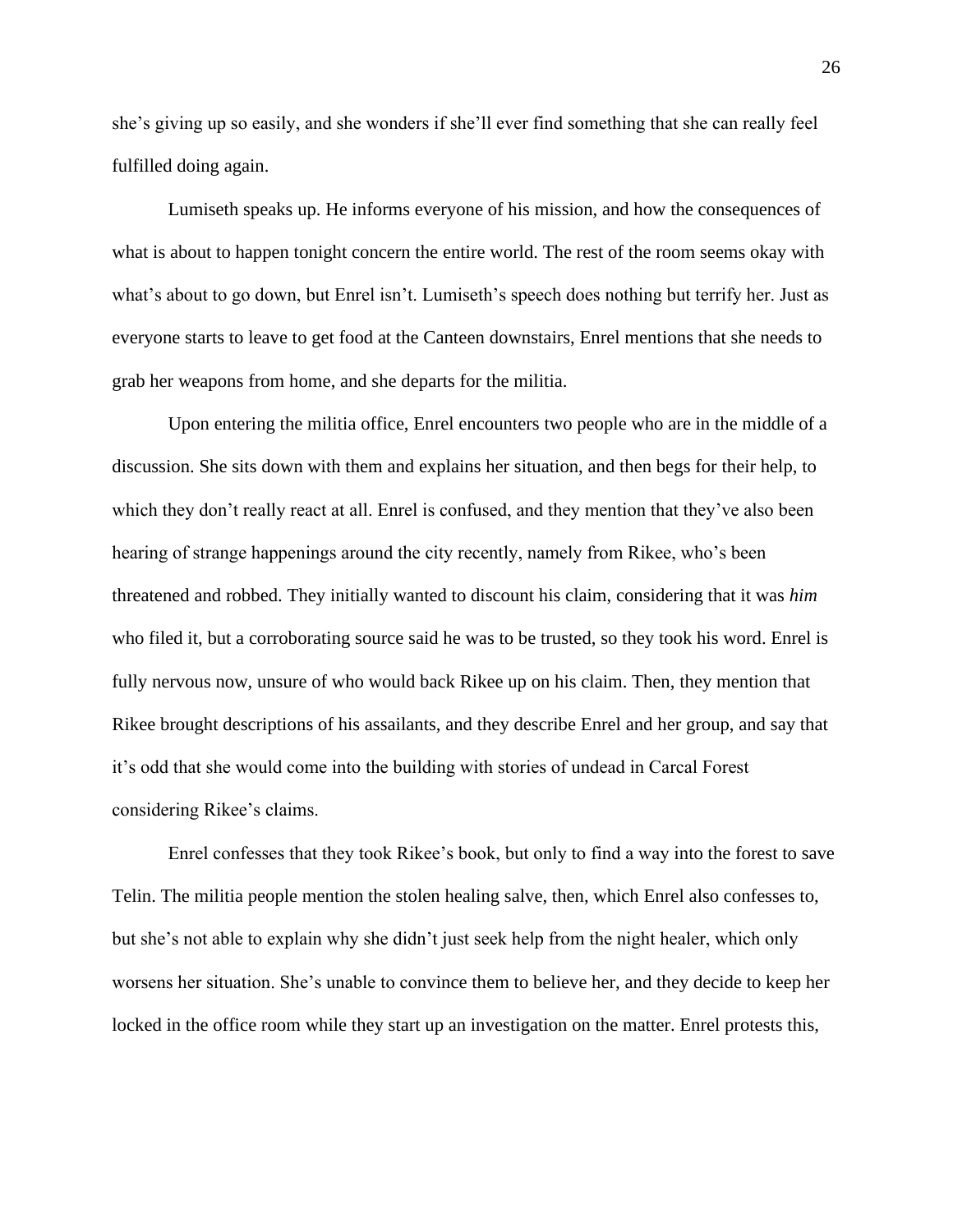but she's shut down swiftly, left stuck behind a door guard and unable to tell the team of the changing circumstances.

She sinks into her thoughts again, figures out what this meant for the group. They were all innocent, relatively, so an investigation done well would prove that. But Telin would die. Enrel would be at fault, too, for having gone to the militia and causing all this in the first place, and she's not ready to let that happen.

So, she manages to fight her way past the guard and escapes the building, and she runs back to her apartment to grab her weapons for real. She tries to tell Jox to stay, but he refuses; he's not going to let her run off alone into danger again. Enrel tearfully leaves the apartment, Jox at her side, barely prepared for whatever comes next.

## **Chapter 9**

Lumiseth is worried at Enrel's absence. They've all finished eating long ago and are waiting for the potion to finish, but Enrel and Jox are still missing. He voices his anxieties to the group, but Adwynn assures him everything will be fine. She pours the now finished potion out into five vials and passes them out to the group. As she's cleaning up afterwards, someone throws a rock into their room.

It's Enrel. She's outside, unarmored, save for a helmet and her swords. Lumiseth yells down at her, and she grimaces and tries to silence them. They all try their best to communicate with her, and she's able to get across that something is wrong: the group is being tracked. And then there's a knock at the door. Howler grabs the extra vials and instructs everyone to jump out the window. They make quick work of it themselves, scaling down the wall in an impressive display of dexterity, and Adwynn lowers herself and Lumiseth to ground level. Enrel fills them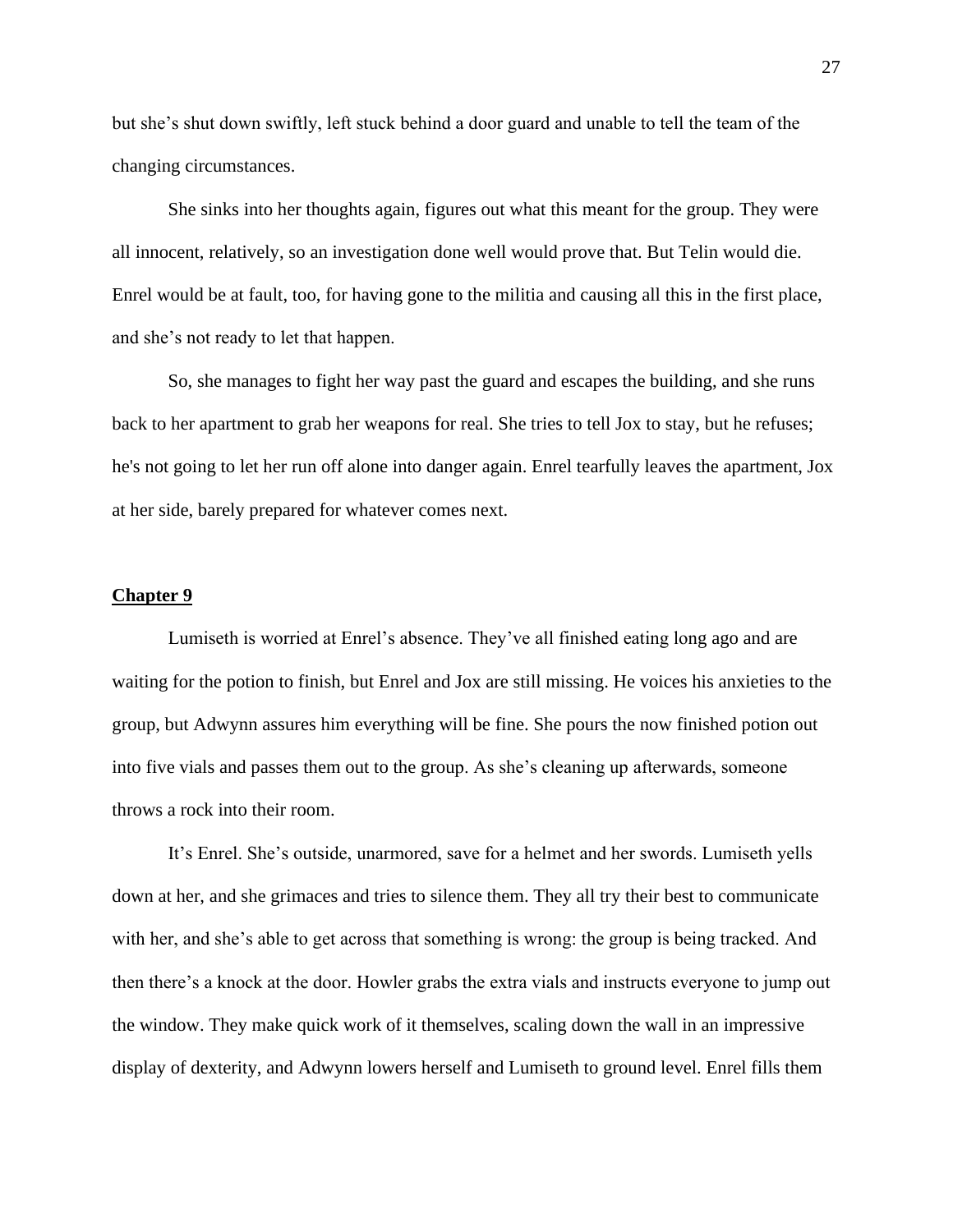in, and then they see a face peeking out at them from the window they just jumped out of. Everyone runs.

On the way, Lumiseth tries to break down their situation. He concludes that whoever backed up Rikee must've been the necromancer, and they'd been watching the group this whole time, probably by following Enrel since she was a target of the wights. The group continues onward until they're cornered by the bridge they jumped yesterday, a horde of militia waiting for their arrival.

Lumiseth tries to talk their way out of it, but the militia won't hear it. They start closing in, and Lumiseth focuses. He knows the only way out is through a powerful spell granted to him by his god, but he needs absolute focus. In the moments before they're caught, he harkens back to the exact time he was chosen, while he was cleaning in the temple in his hometown. The Silver Sun had manifested itself then, right in front of him, and called out to him. He'd reached forward to touch that glowing, silver light, and he felt nothing but pure pain and calm. Something there was filled with *love*, too. For the first time in his life, Lumiseth felt truly loved and mentally strong. Calling back that memory to the present, surrounded by militia, he casts a spell to freeze time.

Everything stops around them. Lumiseth is weakened, and he stumbles. His vision goes black. They need to make it outside fast, before the spell wears off. There isn't much time. He's able to see again by the time they make it outside the forest, and they all down their potions and move onwards into the trees.

The perspective shifts to Adwynn, minutes later, as they're taking a break from running. She's exhausted, and she's shocked by Lumiseth's display of holy power. After a moment, Howler asks how they were found out so quickly, and Enrel confesses to having gone to the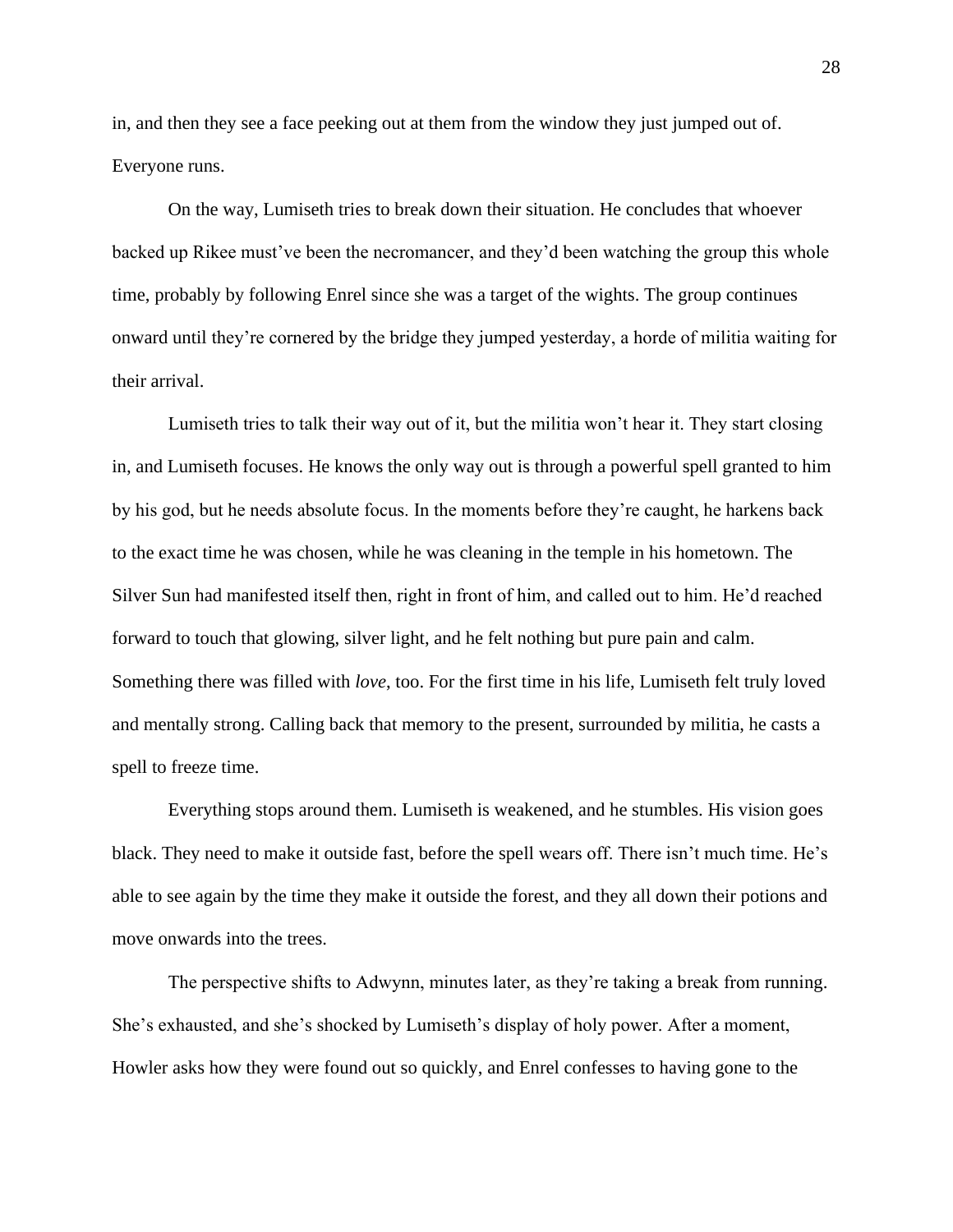militia in the first place. Howler asks her why she came anyway, then, since the whole point of her telling the militia was to get out of the responsibility of dealing with everything. Enrel doesn't know, really, she just wants to help. Howler decides to leave it at that. For a moment, Adwynn ponders speaking up in Enrel's defense since she was also in on the militia plan, but she doesn't. The situation reminds her too much of her past with Tsare, watching him tear into others; she'd always just been glad it wasn't *her* at the chopping block, and even now, she was still scared to be at fault. She keeps silent.

Minutes later, Lumiseth forces himself up, and the group trudges on, following Enrel's directions. Lumiseth offers up his theory about the necromancer backing up Rikee after a while, and Adwynn agrees it seems plausible. There's still a lot of ugly tension between the other three, though, so she mostly stays quiet. They continue walking, and the forest gets stranger. Noises echo all around them but there are no animals to be seen. The group is on edge.

Then, there's rustling in the trees. The group only gets a minute to prepare before a mudcovered human man stumbles into their path, screams, and falls backwards in surprise. Jox jumps onto him, but is pulled off by Enrel, and they're able to begin asking questions. The man, however, is unable to answer them. He doesn't understand what they're saying, and speaks a language none of the group recognizes either. After some arguing with Lumiseth over whether or not the man is safe, the group resolves to take him since he seems too pathetic to be involved in the necromancy.

The rest of their walk is quiet. Adwynn studies the man, who's dressed in strange, shoddy clothes, as far as she can tell through the mud, and he looks around nervously as if something were about to jump out at him through the trees. After passing a bog, the sounds of the forest disappear entirely. Lumiseth takes this as a sign they're getting close. The group presses on.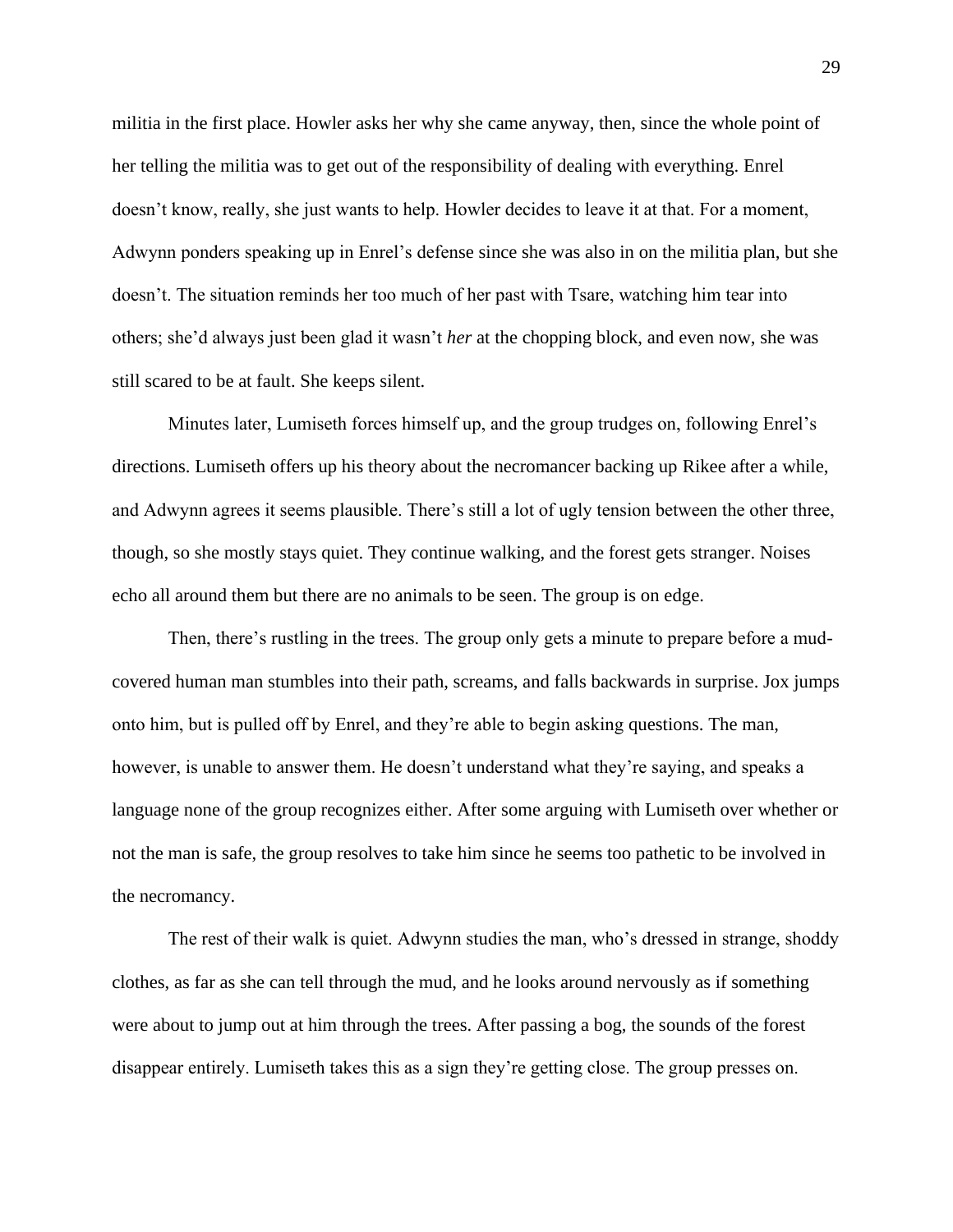Eventually, they reach a massive sinkhole in the earth. A trench is dug down through the rock to its base, and when they get there, they discover a dilapidated pyramid temple. Everything feels wrong and weird, so they figure this is the place. They circle up and decide on a plan: if the necromancer is there, they take out their arcane focus first to weaken them, then killing them won't be a problem. Lumiseth gets to work blessing everyone's weapons, and they all decide that he'll lead the group in, followed by Enrel and Jox, and then Adwynn and Howler. Enrel leaves to try to tell their new companion about this as best as possible, leaving Adwynn alone with Lumiseth.

It doesn't take long for them to start fighting. Lumiseth takes a sideways jab at Adwynn's spellcasting ability, and she snaps, yelling at him about his behavior so far. He has no reason to be so rude to her about everything, even if she *does* mess up sometimes. Operations like this can never be under someone's total control, and only a foolish person would think that could be possible. She's able to break him by calling him out on his inexperience, and she wanders off while he finishes the work. He returns Enrel's arrows to her, and the group prepares to go in, but then they notice that Howler is missing. Without waiting for anyone else, Lumiseth rushes in. Adwynn sighs and charges off after him.

## **Chapter 10**

Howler is deep within the temple. None of Lumiseth's plan sat right with them; it was too fast, no room for preparation or scouting. They'd gone on ahead, then, to see what they could to better prepare the group for whatever disaster they were about to face down. Being underground again reminds them of home. They used to live beneath a city with the Double Edged in a ramshackle series of tunnels dug into the sewer walls, eking out the life they could stealing for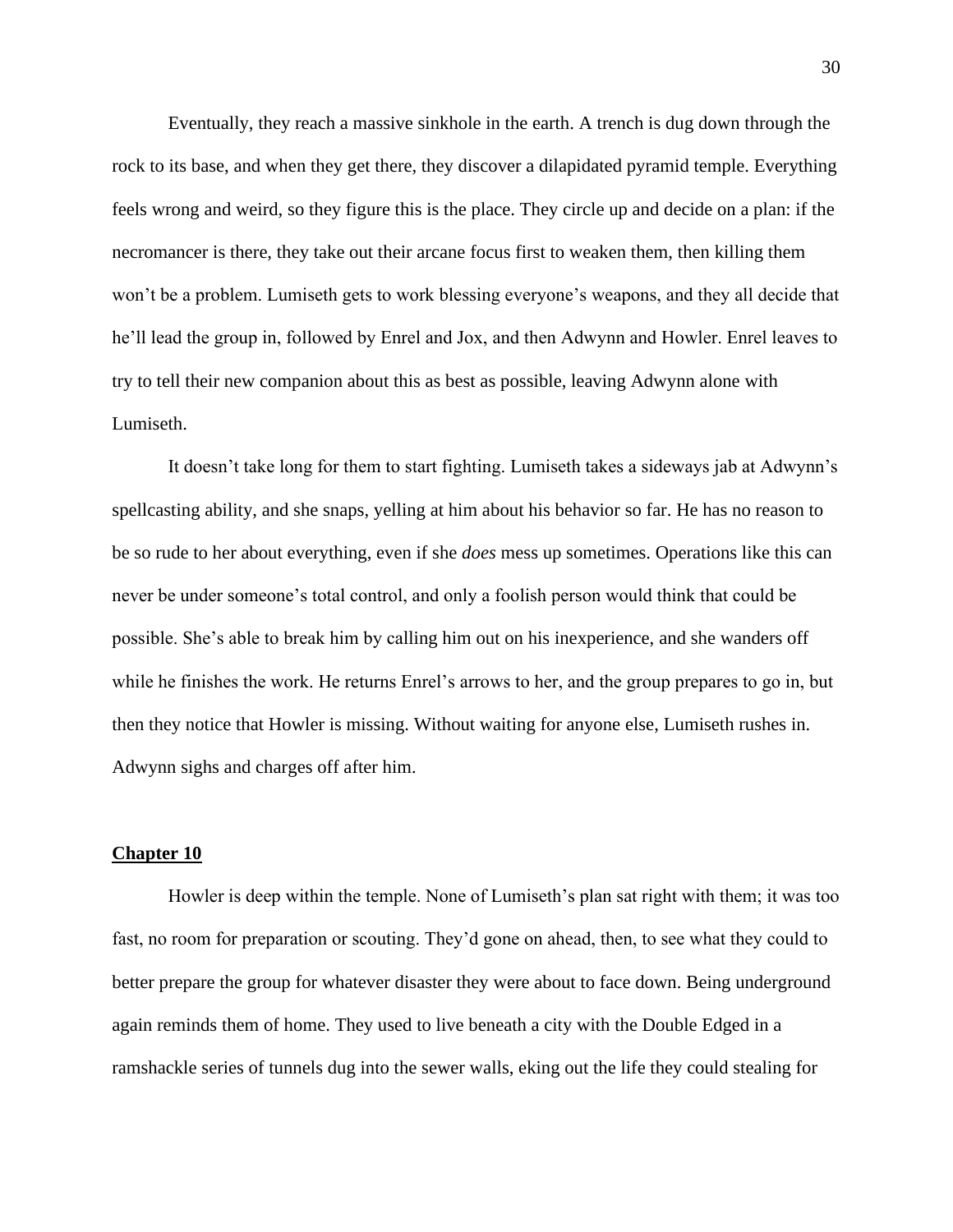commission. As they sink deeper and deeper beneath the temple, the amulet in their pocket begins to glow and warm again; they're getting closer to their answers, closer to finding who destroyed their family.

Howler recalls those years before the shattering of the Double Edged, when they first got the commission, the buzz over the money, and then the subsequent planning. Howler was too inexperienced to help, so they had to watch from the outside as everyone raved at a chance for freedom, to finally leave the business behind to live a more peaceful life. They worked hard for two years, tracking down leads on the target, an amulet that belonged to a noble family, and then organizing a plot to steal it. But when the heist finally went off, Ether didn't come back.

The leader told Howler that she'd been captured, but she did it to save the rest of them. Howler was devastated, but suspicious; whenever they brought her up around the others, they'd get quiet. They wanted to investigate. At night, they went to the prison she was being held in, snuck in, and found her. Ether was overjoyed to see them. Howler asked her what happened, and she told them that the leader betrayed her to save the amulet. She didn't have a choice like he'd said. Howler was furious, tried to break her from her cell, but Ether stopped them. She wasn't going to get out, and she just held them for as long as she could before having to let them go for the last time.

In their rage, Howler decided to sabotage their own family. They tipped off the Voskarian Guard to their location, returned home, stole the amulet and whatever gold they could carry, and left. On their way out, they heard the echoes of screams and weaponry through the tunnels.

The Double Edged wasted no time turning Howler in as soon as they realized the amulet was gone from their hideout, though, and Howler was chased south to Voskar's border with Atrea. They took a few days to mourn their lost family, but soon redoubled on their revenge;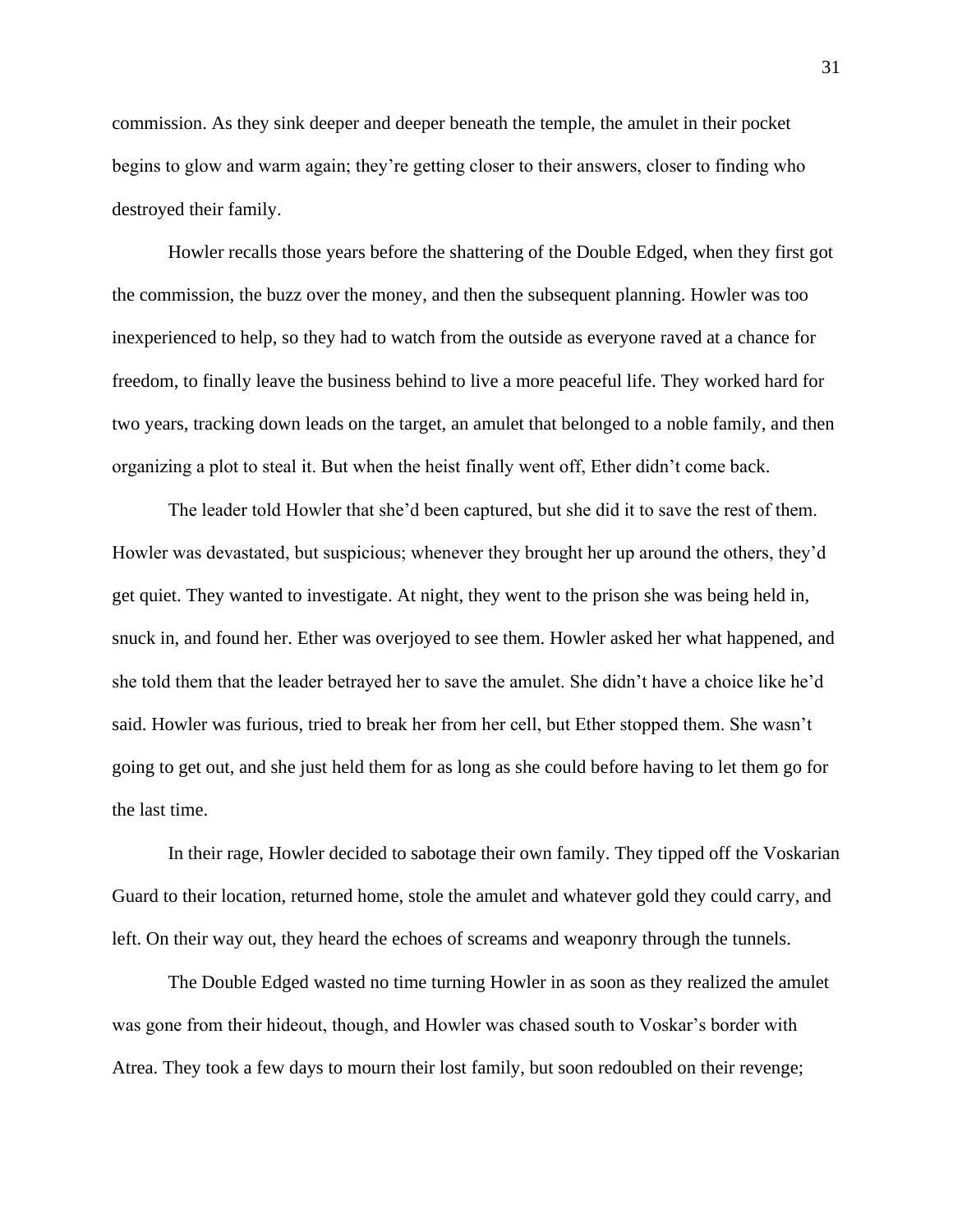whoever commissioned them for the amulet was truly at fault here. They were going to find that person and kill them.

Now, it's finally happening. They're underground, approaching the target, and they hear noises from a room ahead. Three people walking around, and a fourth, screaming and shouting for help. And then suddenly, behind them, Lumiseth's voice. They'd been given away. Howler bolted back up the stairs, leaving the room behind, for now.

The perspective switches to Lumiseth as the remaining four enter the room. Something is wrong about this place, but he doesn't know what. It's messing with his mind; he's not thinking clearly. There's a magic circle in the center of the room, drawn around a stone table with a man on it. A wight stands in front of the table with a wicked sword. Lumiseth knows the sword is hungry. Between him and the sword are two more wights with big shields. He fires a beam of light at them, but their shields block it.

Lumiseth spirals a bit more and then decides to charge them, believing that if he gets close, he can take them down. He's taken out without consequence, knocked on his back, and then stabbed in the shoulder by one of their swords.

The perspective switches to Enrel as she watches Lumiseth fall, and then watches Adwynn vaporize his assailant's upper half. She tells Jox to go get Howler, but instead, he rushes the remaining wight. Enrel runs in after him, unwilling to let him be hurt too. They all clash for a bit, battling the wight in between magic assaults by Adwynn, and then Jox is struck with the wight's sword. Enrel goes ballistic, attacking the wight with no concern for her own safety, and just as she beats it, something explodes at the center of the room, knocking her vertical and unconscious.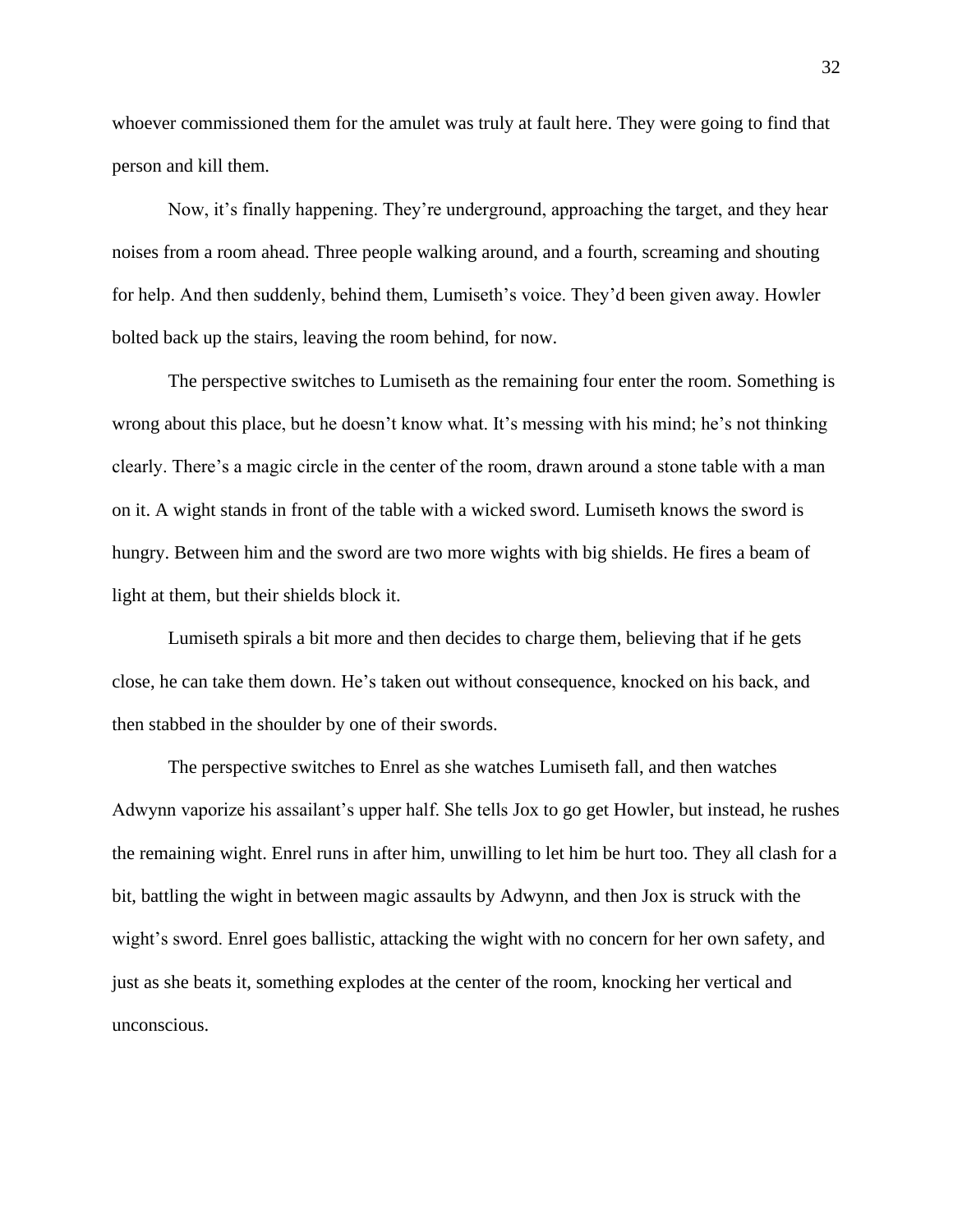The perspective shifts to Adwynn, who's the only person left standing in the aftermath of the explosion. That magic circle went off, and she's staring down some monstrosity the likes of which she's never seen before. It's hideous, an amalgamation of beasts and legs and eyes and mouths, and it's crawling from a hole in the ground that hadn't been there before. Adwynn knows what she has to do.

Somehow, the magic in this room was already making her furious. She dips into that anger, now, and attacks the beast, shooting bolts of fire into it. It's not enough. The beast fights back, sending boiling spears of flesh her way, and Adwynn digs up a memory she'd been saving for a time like this: the exact moment of her friend, Rei's, betrayal. Reliving that moment and the feelings preceding it, Adwynn is unable to unleash a huge wall of fire into the beast, pushing it back further and further into the ground. She's lost to her own rage.

The perspective shifts to Lumiseth on the floor as he wakes and watches Adwynn attack the beast with fire. He's delirious, but behind her he sees that last wight, the one with the sword, approaching her. Before he can do anything, Howler bursts from the entrance to the room and tackles it, driving knife after blessed knife into the thing. That problem solved, Lumiseth turns his attention back to the monster at hand, notices that magic circle on the ground still active at the edges of the pit, and casts one spell with the last of his strength, breaking the circle with a bolt of light.

The perspective shifts to Enrel. She's with Jox, making sure he's okay. He's still alive. Enrel knows he'll do his best to pull through this mess, and she decides that she will too.

Suddenly, the beast in the center of the room collapses to the floor, and then it starts pulling itself forward, it's upper body severed by the hole closing through it. It's crawling towards Adwynn, whose huge spell just fizzled out. Enrel grabs her bow, picks up an arrow that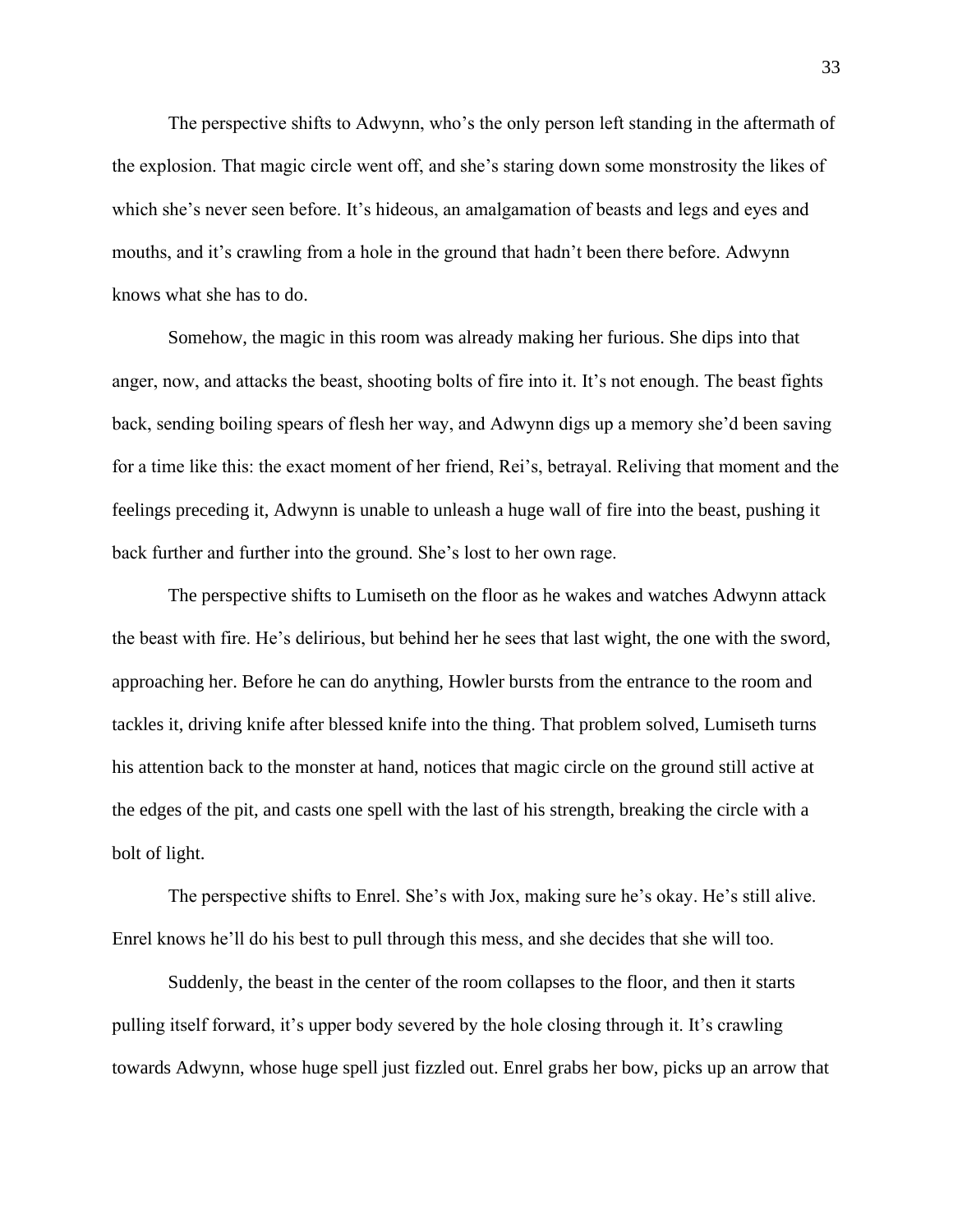had been dropped to the ground, and shoots it at the beast before it could get a chance to jump at her. It's a weak shot, but the arrow is blessed. The beast all but explodes, leaving the room finally still, finally quiet.

The perspective shifts to Lumiseth, who is no longer delirious in the effects of the spell. He forces himself up and tends to Enrel and Jox's wounds, pushing himself further than he should. His arm gives out completely, and Enrel makes him stop before he injures himself any further. She bandages his arm, and they all get up to survey the damaged room. Enrel finds Telin naked and covered in strange tattoos. The group elects to take him back out for further examination later. Enrel then ventures into a side room, leaving Adwynn with Lumiseth in the main one.

They end up investigating the monster and the magic circle. The circle is written in strange writing that Adwynn says looks Voskarian, but doesn't make sense. The beast is hard to make sense of; it's anatomically impossible, yet it's right there in front of them. Neither he nor Adwynn know what it is.

Enrel returns with a bag full of supplies: strange inks, needles, and a stack of papers. They mostly have diagrams for the tattoo patterns on them, but there are pages with writing, too. Adwynn reads them and discovers they're for a demon summoning ritual. Adwynn asks after a tome, but Enrel says she only found this bag. Lumiseth asks Adwynn what the tome was for, and she tells him she wasn't allowed to know, and he realizes that the tome wasn't necromantic like they had been thinking this whole time, rather, it was probably demonic.

Howler approaches them then, with a long something wrapped in their cloak. It's the sword, covered so it can be carried, as it hurts to touch. Lumiseth makes Howler hand the sword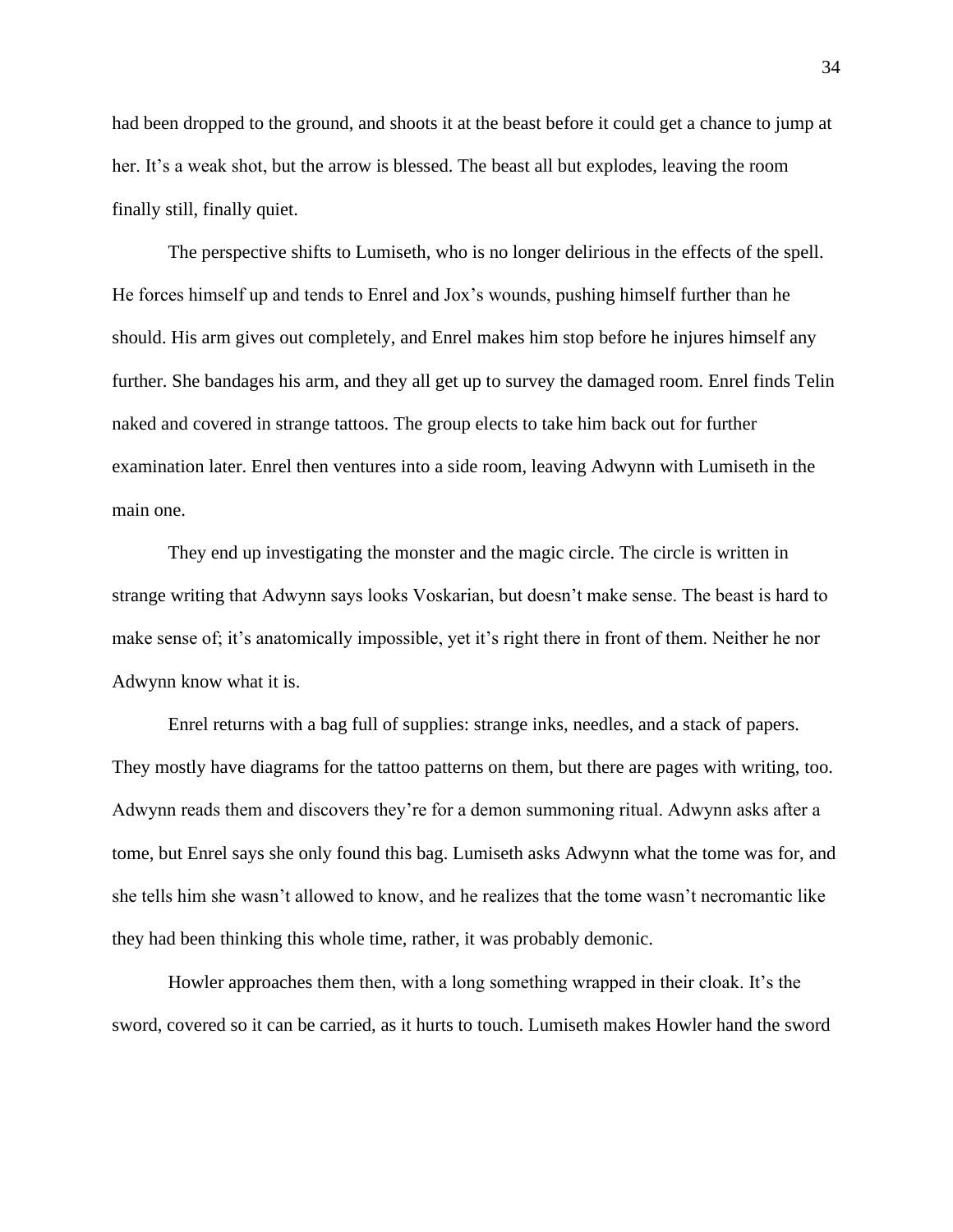over to Adwynn, which they do reluctantly. They help Enrel grab Telin's body, and the group marches up and out to the surface, to Carcal.

The perspective shifts to Howler as they reminisce about the amulet they'd been carrying for the past year. It had burned all the way through the fight underground, blazed a hole through the pouch they'd stored it in and sizzled on the dirt floor up until Enrel finally killed the demon with her well-placed arrow. And now Howler was out of leads.

Or so they thought.

They found that wicked sword next. On its blade, by the hilt, were three gemstones, but one was missing. It was the exact same size and shape as the one on the amulet. There was still a trail left for Howler to follow.

## **Chapter 11**

Enrel is helping the mysterious mudman carry Telin's body out of the forest. Upon reentering the city, they're accosted by the militia, and the Premier is there with Eola and Ty Nioh. Enrel's heart drops; she's definitely in trouble now.

The mudman falls into hysterics, looking around the city, and the Premier approaches and demands the group see medical attention before being interrogated, as clearly damaged as they all are. The militia captain agrees, and the group is hastened to the central medical hall. Once they reach the hall, Enrel passes out.

When she wakes, Jox is with her, safe and sound. Eola is there too, and she tells Enrel that the Premier wants to speak with all of them. She says he wants to be told the full story first so he can get them out of trouble, which Enrel morally objects to, but submits herself to nonetheless. After everyone else wakes up, they head to the Premier's office together.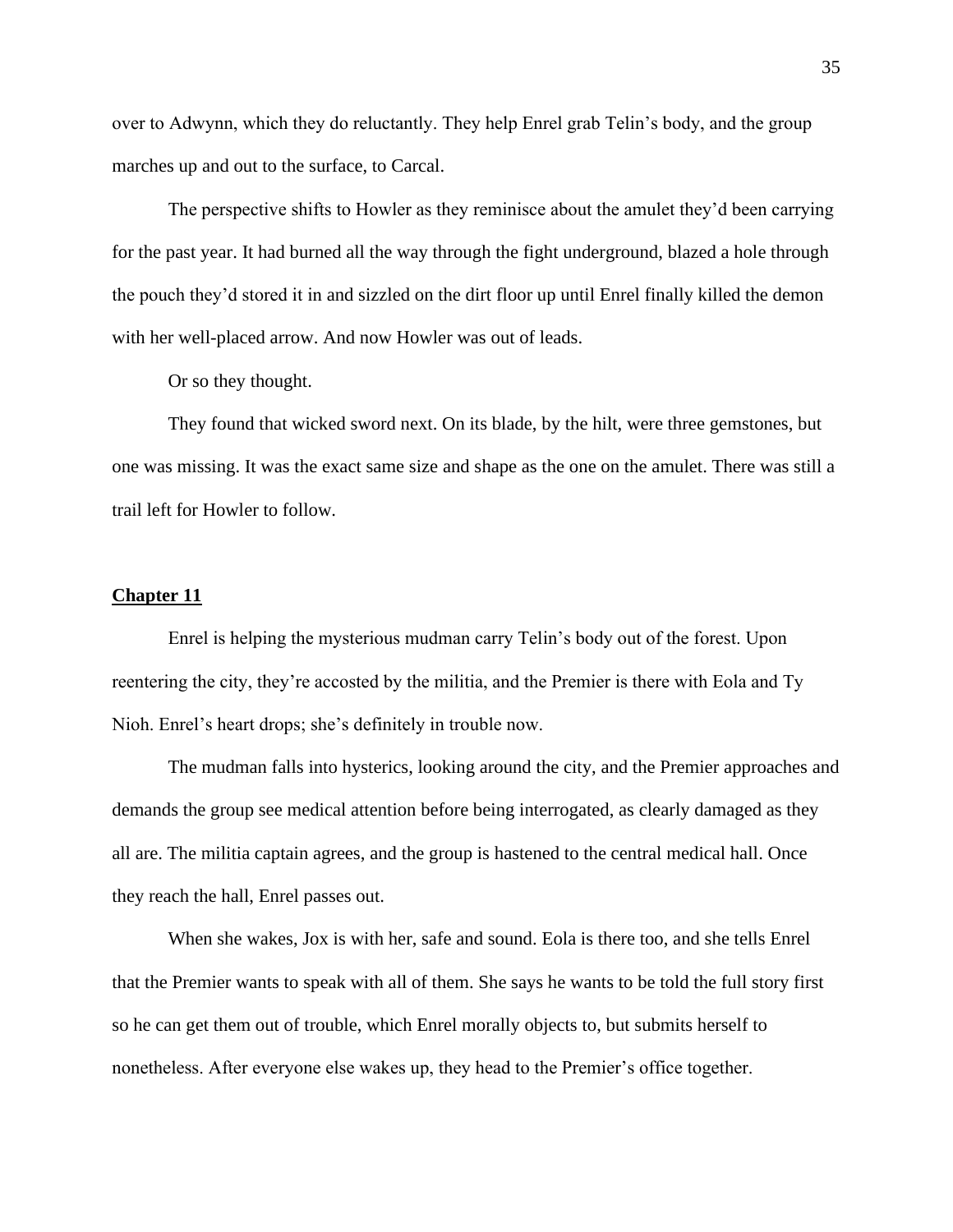Everyone gets introduced and they begin recounting what happened the night prior. They discuss the return of demons to their world and the notes they discovered in the temple, and then the Premier offers to hire them all to work with the Bannerlight Sanctuary. He wants to help solve this problem of demons, which surely isn't over yet given the notes and the wights, who couldn't have been operating on their own, and since he suspects the group will already be interested in helping, he wants them on his team. Lumiseth is suspicious, as usual, but Adwynn and Howler are pretty quickly on board; he has no real other choice but to say yes, unless he wants to go it alone. The Premier hands them all Bannerlight badges and instructs them to lie about what they found. Their story about necromancy would still track, they just have to tell the militiafolk that they found a necromancer in the forest instead of a demon, and it would all smooth itself over. The mysterious man they found is brought up as well, though no one really knows anything about him, so they just elect to study and help him adjust to his apparently unfamiliar life. The Premier sends them off then, to return to their beds or the final day of the festival if they so choose. Enrel stays behind.

She offers her anxieties to the Premier about lying to the militia; as an Atrean, the idea of doing so is deeply wrong to her, and she wonders why they're doing so in the first place. The Premier explains to her that being truthful would only cause mass panic, and he simply wants to avoid making people worry and potentially causing more harm. Additionally, if word got out that the demon summoners were out there, they may take drastic action that the world is unprepared for; secrecy is simply the best plan for now. Enrel agrees to keep the secret just for now, and she leaves the room with Eola.

When they reach the ground floor and step outside, Eola stops Enrel. She asks to not be lied to in the future about things, like what happened with Lumiseth back at her house when he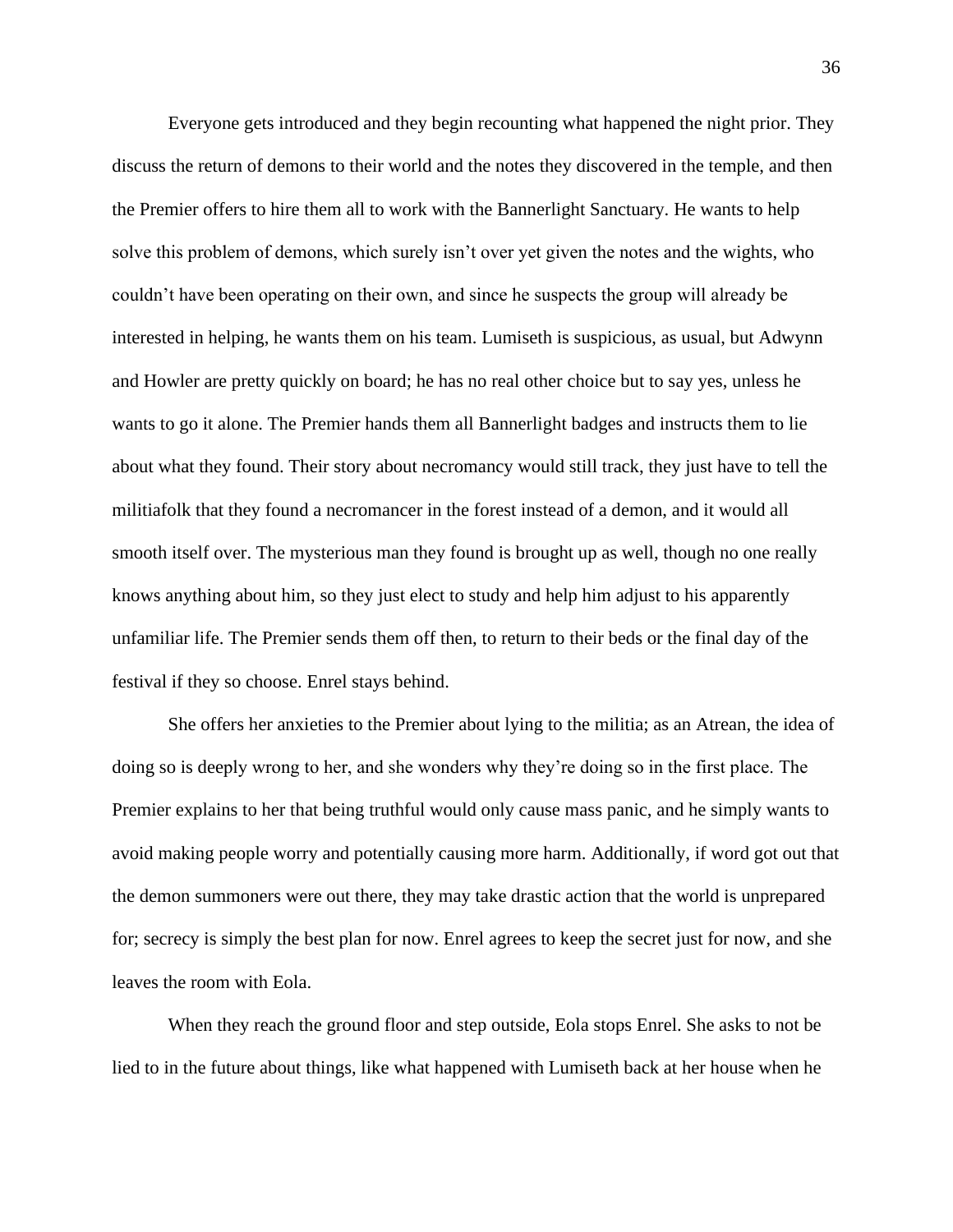told her no one had been hurt—she wants to be kept in the loop. Enrel feels bad for having lied to her and promises to be completely honest with her about things from now on, and the two return to the medical hall together.

The perspective shifts to Adwynn. It's a number of days after she's had all of her own wounds properly healed at the medical hall, and Lumiseth wants Howler and her to return the toad and potion book to Rikee. She reluctantly gets up to find Howler, who's been in their inn room since they weren't injured in the fight, and they go to collect the stolen goods from Adwynn's room. They only find the book there, though; Howler figures the militia must've given Rikee his toad back themselves. The two return to the door at water level with the book in hand, but discover that it's missing. They're definitely in the right place, the door just isn't there. Defeated, they agree to not tell Lumiseth they couldn't find it, and they go their separate ways for the moment.

The perspective shifts to Lumiseth as he sits in the medical hall, brooding over his shoulder injury. He's upset to have been locked up for so long; he's not normally the *patient* in hospitals like this. Eventually, he decides to ask Enrel for help writing a letter home so he can inform the Solar and Vaen of his progress. She agrees to help, and he ends up telling her about the two other times he's been a patient in a hospital: once of a transition procedure, and the other for his first arm injury. He removes his glove and shows her his right arm, which is warped and scarred from when the Silver Sun chose him all those years ago. It's like one big burn mark, with all of the scales torn off of it, and Enrel stares for a moment as he shows it off. They have a brief conversation about it, and Enrel asks why the Silver Sun would hurt him if he were to be chosen. Lumiseth doesn't have an answer, and they go back to the letter.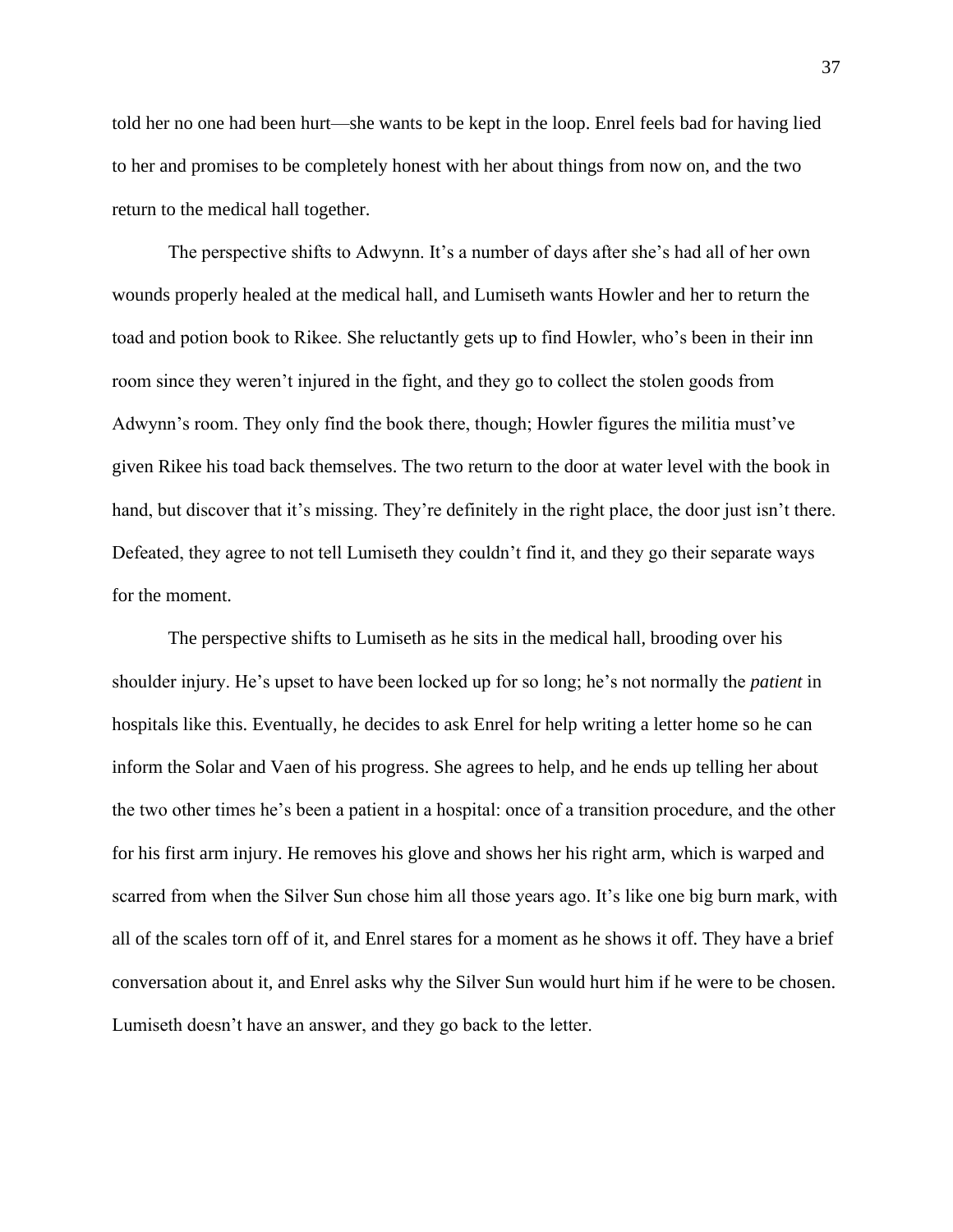Enrel finishes writing, and then the conversation drifts to her own anxieties about everything. She doesn't feel as if her contribution was adequate enough, and that she'll only cause more trouble on the mission if she continues down this path with the rest of them. Lumiseth reassures her that her contribution *did* matter; she was the reason they all got home safe. No one can expect to leave a battle without a few scars, anyway. Enrel thanks him and leaves, and he hears her sniffling her way back to her room.

## **Epilogue**

Ruby Winterbourne is stowing away in the depths of a ship heading east to Etrijan. She's in a disguise, and she's listening to the crew above deck load boxes onboard for the trip. Ruby is running away from home, escaping from a cycle of suitors her father is trying to foist upon her, but she's impatient and perturbed by having to sleep beneath the deck in such awful quarters. Eventually, she decides she's had enough of such poor treatment, especially for a high noble like herself, and she storms off upstairs to complain to the captain: her older brother, Sphene.

She bursts into his office and demands to sleep somewhere nicer, but he refuses her on the grounds that she's a stowaway, therefore she should be treated as one. They have more siblings' banter for a while before things get physical, and Sphene knocks her to the floor with a map tube. He helps her up afterwards, telling her she wouldn't last a second if they got in trouble, and then he tells her what he's really going to Etrijan for. He's hunting down Deacan Silverway, commissioned by Voskar itself. Ruby doesn't believe him and threatens to tell their father about her stowing away to get him in trouble, and he dares her to do just that.

She storms out and pauses for a moment. Sphene's claims seemed preposterous, but perhaps there's some truth to them. She turns around to interrogate him more. He's able to